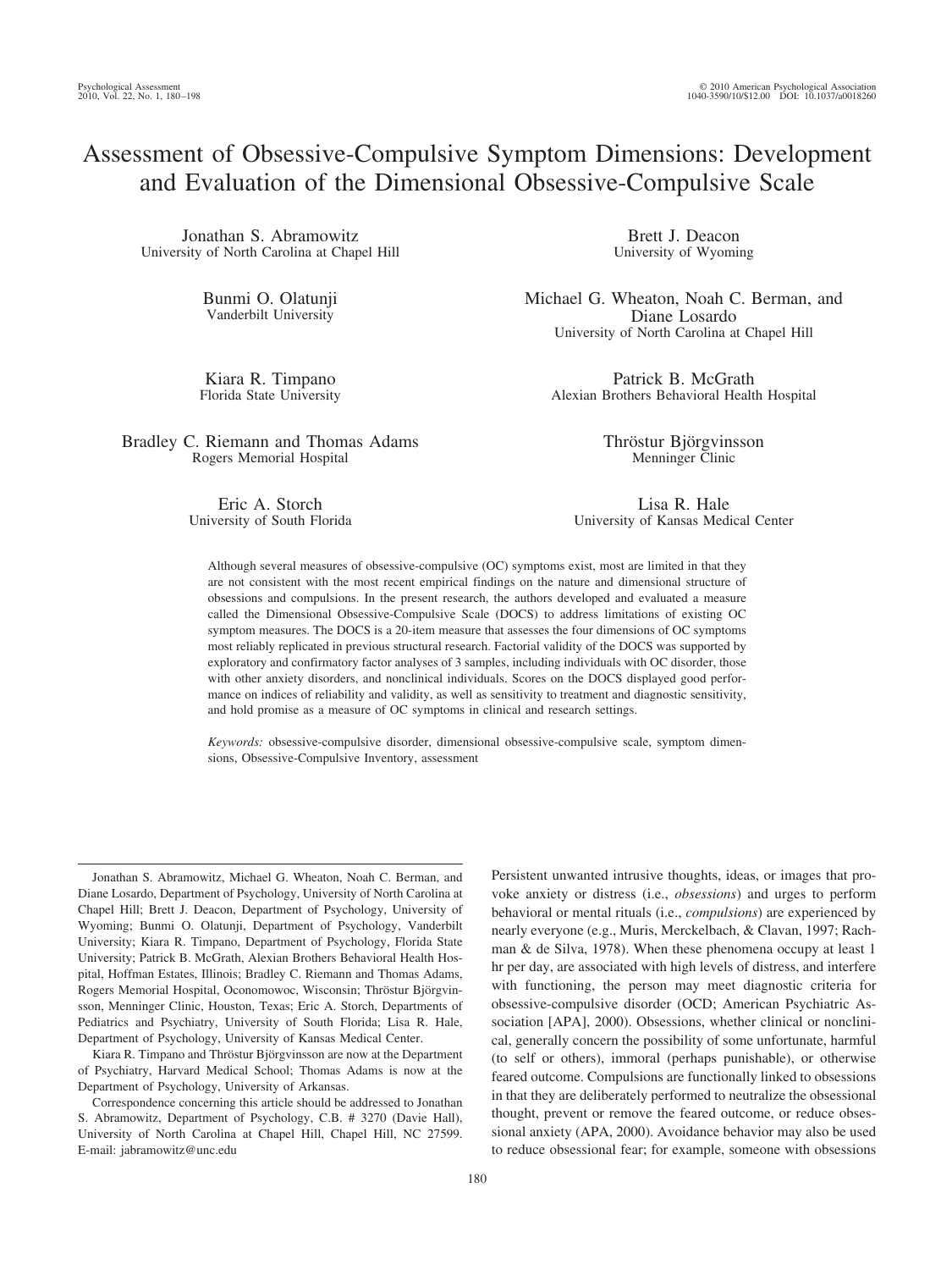about contamination from "floor germs" might try to avoid contact with floors, but compulsively wash her or his hands if avoidance is not possible.

# **Heterogeneity and Dimensional Structure of Obsessive-Compulsive Symptoms**

Obsessions, compulsions, and avoidance strategies are thematically heterogeneous and tend to reflect the individual's highly idiosyncratic concerns. Whereas one person may have obsessional doubts that he or she unknowingly struck a pedestrian while driving and therefore feels compelled to check the roadside, another might have obsessional thoughts of a sexual nature (e.g., incestuous images) leading to avoidance of certain situations (e.g., being alone with certain family members) and the use of mental rituals (e.g., prayer, thought suppression) to neutralize such "sinful" thoughts and reduce the fear of punishment from God. Still another individual might show all of these symptoms at once.

Structural analyses indicate that obsessive-compulsive (OC) symptoms are dimensional and that particular sorts of obsessions and compulsions tend to co-occur (e.g., Mataix-Cols, Rosario-Campos, & Leckman, 2005; McKay et al., 2004). The most consistently replicated OC symptom dimensions include (a) contamination obsessions and washing/cleaning compulsions; (b) obsessions about responsibility for causing harm or making mistakes and checking compulsions; (c) obsessions about order and symmetry and ordering/arranging compulsions; and (d) repugnant obsessional thoughts concerning sex, religion, and violence along with mental compulsive rituals and other covert neutralizing strategies (e.g., thought replacement). These dimensions are associated with distinct patterns of comorbidity, genetic transmission, neural substrates, and treatment response (e.g. Mataix-Cols et al., 2005). Although some have considered *hoarding* as an OC symptom dimension, research suggests that relative to the aforementioned dimensions, hoarding (a) is more strongly related with other sorts of psychopathology (e.g., personality disorders; e.g., Frost, Steketee, Williams, & Warren, 2000), (b) is associated with earlier age of onset, (c) tends to have distinct neural activity patterns and genetic susceptibility loci (Wheaton, Timpano, Lasalle-Ricci, & Murphy, 2008), and (d) has a weaker response to drug and psychological treatments with demonstrated efficacy for OCD (Abramowitz, Franklin, Schwartz, & Furr, 2003; Mataix-Cols, Rauch, Manzo, Jenike, & Baer, 1999). Thus, many authors now consider hoarding as a distinct syndrome from OCD (e.g., Abramowitz, Wheaton, & Storch, 2008; Frost & Steketee, 2008; Rachman, Elliott, Shafran, & Radomsky, 2009; Saxena, 2007; Wu & Watson, 2005).

# **Approaches to the Assessment of Obsessions and Compulsions**

The heterogeneity and idiosyncratic nature of OC symptoms present unique challenges to the development of content valid assessment instruments. Specifically, such instruments must assess the wide range of possible obsessions and compulsions without becoming too lengthy or unwieldy. Authors of OC symptom measures have dealt with this challenge in two ways. The most widely used approach has been to develop instruments containing items assessing *specific* and *quintessential* types of obsessions and compulsions (e.g., "I feel that there are good and bad numbers"; Foa et al., 2002), which the respondent rates on a Likert-type scale of agreement, personal relevance, or associated distress. Recent examples include the Obsessive Compulsive Inventory (OCI; Foa, Kozak, Salkovskis, Coles, & Amir, 1998) and its revision (OCI-R; Foa et al., 2002), the Padua Inventory (PI; Sanavio, 1988) and its revision (PI-R; Burns, Keortge, Formea, & Sternberger, 1996), the Vancouver Obsessive Compulsive Inventory (VOCI; Thordarson et al., 2004), and the Schedule of Obsessions, Compulsions, and Pathological Impulses (SCOPI; Waton & Wu, 2005).

The second approach to assessing OC symptom severity involves first identifying the respondent's most salient or "principal" obsessions and compulsions and then rating these symptoms on multiple parameters of severity. The best example of this type of rating scale is the Yale-Brown Obsessive Compulsive Scale (Y-BOCS; Goodman, Price, Rasmussen, Mazure, Delgado, 1989; Goodman, Price, Rasmussen, Mazure, Fleischmann, et al., 1989) and its recent revision, the Dimensional Y-BOCS (DY-BOCS; Rosario-Campos et al., 2006), which can be administered in a self-report or an interview format. The Y-BOCS includes a checklist of over 60 specific types of obsessions and compulsions (over 100 items appear on the DY-BOCS checklist) that the respondent indicates as present or absent. Next, the principal obsessions and compulsions are collectively rated using 10 items that assess five parameters of obsessions (Items 1–5) and compulsions (Items 6 –10). The parameters are (a) time occupied/frequency, (b) interference in functioning, (c) associated distress, (d) degree of resistance, and (e) perceived control.

# **Limitations of Existing Measures**

Although an array of self-report and interview measures have been developed to assess OC symptoms, these measures have a number of important drawbacks that detract from their ability to provide a time efficient, empirically consistent, and conceptually clear assessment of OC symptom severity. One inherent limitation of measures using the first approach described above is that relative to respondents with fewer (or more circumscribed) types of obsessions and compulsions, those with multiple types of symptoms will endorse a greater number of scale items and therefore (all else being equal) obtain more severe scores. Thus, many existing OC symptom measures confound severity with the range of symptoms present. Actual OC severity, however, is independent of the number of different types of symptoms reported (e.g., McKay et al., 2004). For example, one patient might be singly obsessed with contamination yet be severely impaired by fear, avoidance, and compulsive washing rituals, whereas another patient might have sexual, religious, and violent obsessions, as well as mental rituals, yet experience only mild fear, avoidance, and impairment.

Second, the vast heterogeneity and idiosyncratic nature of obsessions and compulsions forbids any given self-report measure from including an exhaustive list of these symptoms. Scale authors must therefore pick and choose which symptoms to include in scale items. Yet as a result, respondents whose obsessions and compulsions happen to match those assessed by items on the measure will appear more severe than those whose symptoms do not match. For example, the PI-R contains an abundance of items related to obsessions about harm; thus, individuals with more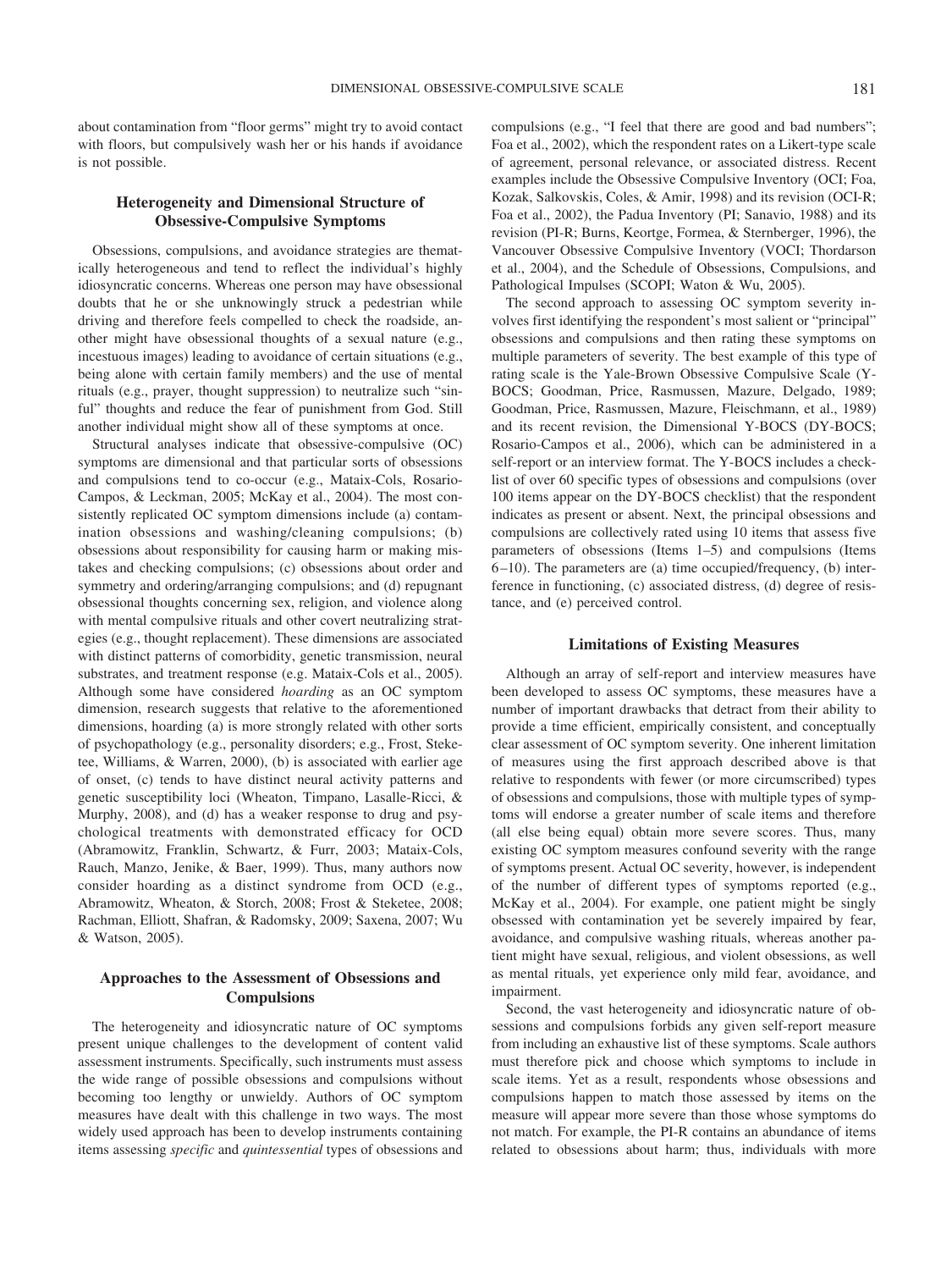harming obsessions (as opposed to symmetry obsessions, which are not assessed on the PI-R at all) will have higher scores than those with fewer harming obsessions. Often, obsessions that are *uncommon* (e.g., obsessional fear of developing schizophrenia) and rituals that are *covert* (e.g., mental rituals) are underrepresented on self-report measures. Thus, such scales also confound severity with the level of obscurity of the respondent's obsessions and compulsions.

Another limitation that applies to many measures using the first approach discussed above is that they contain a one-dimensional assessment of severity. For example on the VOCI, respondents indicate how much each symptom-based item is "true of you" (e.g., "not at all" to "very much"). Similarly, on the OCI-R, respondents rate their level of "distress" associated with 18 different types of obsessions and compulsions. Research, however, has found that OC symptom severity is multidimensional, consisting of parameters such as distress, functional interference, and the frequency or duration of obsessions and compulsions (Deacon & Abramowitz, 2005; Kim, Dysken, Pheley, & Hoover, 1994; McKay, Neziroglu, Stevens, & Yaryura-Tobias, 1998). The use of a single rating of item relevance, severity, or distress might account for the fact that some existing self-report measures of OC symptoms show strong correlations with measures of general anxiety and depression (i.e., lack discriminant evidence; Grabill et al., 2008).

A fourth weakness of existing OC symptom measures is that these instruments assess obsessions separately from compulsions, thus treating these symptoms as disconnected clinical phenomena. As indicated above, however, structural analyses indicate that OC psychopathology does not distill neatly into obsessions and compulsions, but rather into dimensions characterized by both obsessions and compulsions (e.g., Amir, Foa, & Coles, 1997; Deacon & Abramowitz, 2005; McKay et al., 1998). Thus, the empirically established link between obsessions and compulsive rituals is not adequately captured by existing symptom measures. As a result, clinicians working to reduce these symptoms, and researchers looking to study them, do not have measures grounded in the proper conceptual framework for best understanding OC symptoms.

A related conceptual difficulty, and fifth limitation of existing OC measures, is that avoidance behavior is not adequately captured. Most measures (e.g., OCI-R, Y-BOCS) contain no items assessing avoidance, whereas a few (e.g., the PI and PI-R) include only one or two items pertaining to avoidance of only very specific stimuli (e.g., public toilets). The general failure to account for avoidance, however, leads to underestimating OC symptom severity because avoidance is often used in place of compulsive rituals to reduce obsessional anxiety (e.g., avoiding public bathrooms in place of lengthy compulsive washing rituals). Thus, individuals with OCD who do not endorse many compulsions might have severe avoidance strategies that, although an important (and functionally debilitating) element of their OCD symptom picture, are not captured on existing rating scales.

Finally, a sixth shortcoming of most OC symptom measures (the PI and its revision being exceptions) is that they include items assessing hoarding, which appears to be distinct from OCD (e.g., Rachman et al., 2009). As a result, these measures are inconsistent with the most up-to-date empirically derived structural framework of OC symptoms. Moreover, such measures are likely to overestimate OC symptom severity among individuals with hoarding behaviors.

# **The Need for a New OC Symptom Measure**

When the limitations of existing measures are considered collectively, one recognizes the need for a novel scale for assessing OC symptoms. Such a measure should (a) assess the severity of empirically established OC symptom dimensions (excluding hoarding) in a conceptually consistent manner; (b) measure symptom severity as a function of multiple empirically supported parameters; (c) include an assessment of avoidance behavior; (d) assess symptom severity independent of the number, range, or types of different obsessions and compulsions; and (e) remain fairly brief and easy to administer in clinical and research settings with clinical and nonclinical individuals. Such an instrument would provide the field with a brief self-report index that yields reliable, valid, and responsive scores and can be used in a variety of clinical and research settings with minimal burden.

Accordingly, in the present article, we report on the development and evaluation of a new self-report scale—the Dimensional Obsessive-Compulsive Scale (DOCS)—which aims to address the aforementioned needs. Items on the DOCS were derived on the basis of present research on the structure of OC symptoms as well as on the parameters of OC symptom severity. The DOCS contains general descriptions and inclusive examples of obsessions and compulsions within each of the four empirically supported OC symptom dimensions, but does not contain items assessing specific obsessions or rituals. Rather, it assesses the severity of each symptom dimension in general and contains a multidimensional approach to severity ratings that includes the assessment of avoidance behavior. Thus, the instrument aims to capture the links between obsessions, compulsions, and avoidance within each symptom dimension, and assess OC symptom severity independently of number and type of obsessions and compulsions present. We hypothesized that the DOCS would evidence a stable fourfactor structure with each factor relating to a different OC symptom dimension. We further predicted that scores on the scale would show good evidence of reliability and validity.

We also examined the DOCS as a diagnostic tool and compared its diagnostic accuracy with that of the OCI-R, which is the only other existing OC symptom measure whose diagnostic accuracy is empirically established. Because the OCI-R contains a Hoarding subscale, has difficulties with its Neutralizing subscale, and fails to assess avoidance behavior, we predicted that relative to the OCI-R, DOCS scores would better discriminate individuals with OCD from nonclinical individuals and those with other anxiety disorders. Finally, we evaluated the DOCS' sensitivity to treatment effects and hypothesized that patients with OCD treated with cognitive behavioral therapy (i.e., exposure and response prevention; ERP) would show large pre–post treatment effect sizes as measured by this new instrument.

# **Method**

# **Item Development and Description**

Items for the DOCS were initially written collaboratively by Jonathan S. Abramowitz and Brett J. Deacon after considering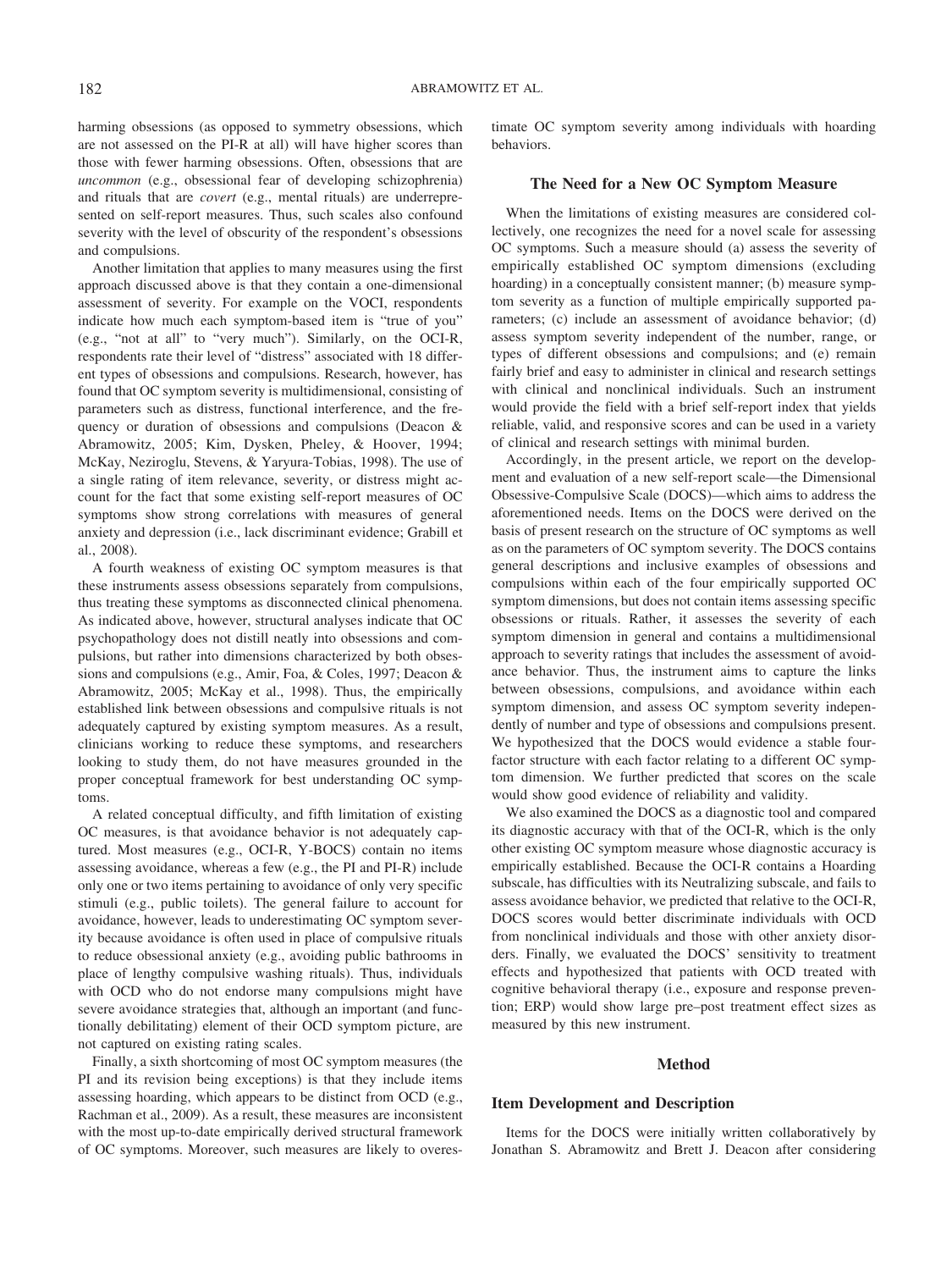research and clinical observations of the phenomenology and structure of OC symptoms (e.g., Amir et al., 1997; Antony, Purdon, & Summerfeldt, 2007; Clark, 2004; Deacon & Abramowitz, 2005; McKay et al., 1998), as well as based on extensive experience with OCD in clinical settings. The aim was to develop items that assessed the most consistently identified dimensions of OC symptoms as indicated by structural analyses of these symptoms (e.g., Mataix-Cols et al., 2005; McKay et al., 2004). These initial items were then sent to a larger group of experts on OCD and psychometricians, who were asked to provide suggestions for improvement from the standpoint of face validity and readability. Feedback regarding the clarity, reading level, and relevance of the items was also obtained from numerous individuals with OCD presenting to different clinics. Following the incorporation of this input, the final product was a self-report instrument consisting of 20 items; five items for each of the four most consistently identified dimensions in previous structural analyses of OC symptoms: (a) "contamination" (contamination obsessions and decontamination [washing and cleaning] compulsions), (b) "responsibility for harm, injury, or bad luck" (obsessions about causing harm by various means, and checking, reassurance seeking, and related compulsions), (c) "unacceptable obsessional thoughts" (violent, sexual, and religious obsessions with mental rituals and other forms of neutralizing), and (d) "symmetry, completeness, and exactness" (obsessions regarding something not being "just right" and compulsions involving ordering and repeating) (e.g., Mataix-Cols et al., 2005). Hoarding was excluded for the reasons mentioned previously.

Within each symptom dimension, five items assess the following parameters of severity (over the past month): (a) time occupied by obsessions and compulsions, (b) avoidance behavior, (c) associated distress, (d) functional interference, and (e) difficulty disregarding the obsessions and refraining from the compulsions. Items representing these five parameters of severity were chosen on the basis of structural analyses of OC symptom severity (e.g., Deacon & Abramowitz, 2005; Moritz et al., 2002), suggesting that these parameters are correlated with OC symptom severity. The past *month* was chosen as the time frame for rating severity on the basis of the use of this time frame in many other measures of OC symptoms (e.g., OCI and OCI-R; Foa et al., 2002, 1998). The items for each symptom dimension were worded specifically for the types of symptoms being assessed. For example, the item assessing avoidance related to contamination was worded, "To what extent have you avoided situations in order to prevent concerns with contamination or the need to excessively wash or clean?" whereas the item assessing avoidance related to responsibility for harm was worded, "To what extent have you avoided situations so that you did not have to check for danger or worry about causing harm or disasters?" This was done with the aim of increasing the specificity of the items assessing each symptom dimension. Each item is rated on a scale ranging from 0 (*no symptom*) to 4 (*extreme symptoms*).

To further accommodate the vast heterogeneity of OC symptoms and the presence of obsessions and compulsions within each symptom dimension, the instructions for each set of five dimension-specific items include a brief description and several broad examples of the types of obsessions and compulsions observed in that dimension. The examples, which are meant to cover the range of symptoms observed within each dimension, clarify for

the respondent the form and function of each dimension's fundamental obsessional fears, compulsive rituals, and avoidance behaviors. Thus, an advantage of the DOCS over existing self-report measures of OC symptoms is that rather than the respondent being forced to endorse a specific set of obsessions and compulsions, respondents rate the presence and severity of their own symptoms within different OC symptom dimensions. This response set also accommodates the clinical observation that some obsessions and compulsions can be present in more than one symptom dimension. For example, checking rituals often occurs within the responsibility for harm dimension, but might also be present in other dimensions such as checking for contaminated items. The symptom dimension descriptions and all 20 DOCS items appear in the Appendix.

Finally, the DOCS items were constructed to be consistent with evidence that obsessions and compulsions are universal experiences, occurring in clinical and nonclinical individuals on a continuum of severity (Haslam, Williams, Kyrios, McKay, & Taylor, 2005; Olatunji, Williams, Haslam, Abramowitz, & Tolin, 2008). As the item wording reflects, an effort was made not to pathologize these phenomena and instead presuppose that respondents are somewhat familiar with them. This allows the DOCS to be viable in both clinical and nonclinical populations. An analysis of the reading level of the DOCS was conducted using Microsoft Word and revealed that the Flesch-Kincaid grade-level score was 9.6 and the Flesch reading ease score was 60.9. Taken together, these indices suggest that the DOCS is easily understandable for people aged 13–15 years and above or who read at about a 9th-grade level.

# **Participants**

The total study sample consisted of 1,557 adults, including 315 with OCD, 198 with other anxiety disorders (OADs), and 1,044 unselected undergraduate students. Members of the OCD group had presented for evaluation and treatment at the following sites: Anxiety and Stress Disorders Clinic at the University of North Carolina (Chapel Hill, NC;  $n = 38$ ), OCD Treatment Program at Rogers Memorial Hospital (Oconomowoc, WI;  $n = 90$ ), OCD and Related Disorders Program at Alexian Brothers Behavioral Health Hospital (Hoffman Estates, IL;  $n = 125$ ), OCD Program at the Menninger Clinic (Houston, TX;  $n = 24$ ), OCD Program at the University of Florida (Gainsville, FL;  $n = 26$ ), and the Kansas City Center for Anxiety Treatment (Overland Park, KS;  $n = 12$ ). All of these individuals met *DSM–IV–TR* (APA, 2000) criteria for OCD as the primary diagnosis as assessed by a structured or semistructured interview such as the Anxiety Disorders Interview Schedule (ADIS; DiNardo, Brown, & Barlow, 1994). Most (58%) had one or more additional diagnoses primarily consisting of depression or OADs. This group was 52.4% female, 93% Caucasian, and had a mean age of  $28.53$  ( $SD = 12.32$ ). The proportion of this group who completed high school was 88.4%. A 2- or 4-year college degree was completed by 52.0%, and 13.8% had completed a graduate degree. The mean number of years of education for the OCD group was  $13.60$  (*SD* = 4.65).

Patients with OADs presented at the following sites: the Anxiety and Stress Disorders Clinic at the University of North Carolina (Chapel Hill, NC;  $n = 37$ ), the OCD Treatment Program at Rogers Memorial Hospital (Oconomowoc, WI;  $n = 7$ ), the OCD and Related Disorders Program at Alexian Brothers Behavioral Health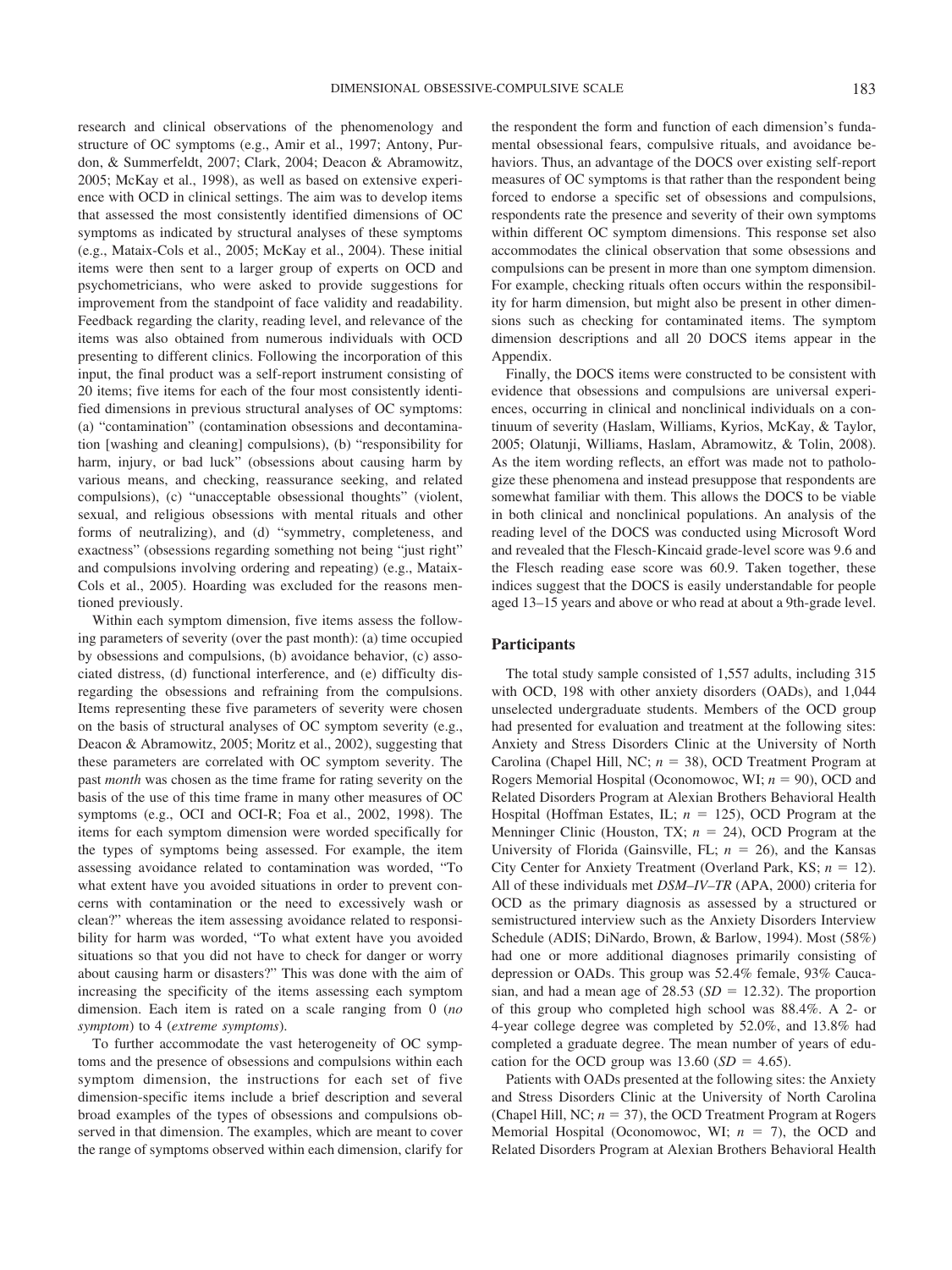Hospital (Hoffman Estates, IL;  $n = 137$ ), and the Kansas City Center for Anxiety Treatment (Overland Park, KS;  $n = 17$ ). Within this group, 69 patients (35%) had a diagnosis of panic disorder, 54 (27%) had a diagnosis of social phobia, 36 (16%) had a diagnosis of generalized anxiety disorder, 25 (13%) had a diagnosis of specific phobia, and 14 (7%) had a diagnosis of posttraumatic stress disorder. These diagnoses were established using a structured clinical interview such as the ADIS. Most participants (60%) in this group had one or more additional diagnoses, including anxiety and mood disorders. Those with a secondary or tertiary diagnosis of OCD were excluded from the present study. The OAD group was 49% female, 92% Caucasian, and had a mean age of  $31.60$  ( $SD = 14.20$ ). The proportion of this group who completed high school was 83.4%. A 2- or 4-year college degree was completed by 59.0%, and 13.8% had completed a graduate degree. The mean number of years of education for the OAD group was 12.96  $(SD = 4.98)$ .

The student sample was recruited from unscreened college populations at Vanderbilt University (Nashville, TN;  $n = 368$ ), Florida State University (Tallahassee, FL;  $n = 238$ ), and the University of Arkansas (Fayetteville, AR;  $n = 438$ ). These participants, who were awarded course credit for participation in the present study, were 68% female, 77% Caucasian, and had a mean age of 20.17  $(SD = 1.89)$ .

### **Measures**

In addition to the 20-item DOCS (as described above), the following measures were used in this study:

**The OCI (Foa et al., 2002).** The OCI-R is an 18-item selfreport questionnaire on which respondents rate the degree to which they have been bothered or distressed by 18 common symptoms of OCD in the past month on a scale ranging from 0 (*not at all*) to 4 (*very much*). Widely used in research with clinical and nonclinical samples, the OCI-R assesses six symptom domains: washing, checking, obsessing, neutralizing, ordering, and hoarding. Subscale scores range from 0 to 12. Research suggests that scores on the OCI-R and most of its subscales are valid indicators of OC symptoms, an exception being the Neutralizing subscale (Abramowitz & Deacon, 2006; Foa et al., 2002). The OCI-R is also sensitive to treatment effects (Abramowitz, Tolin, & Diefenbach, 2005). A limitation, however, is that each subscale contains only three items. Thus, given the extreme heterogeneity of OCD symptoms, OC symptom severity as measured by the OCI-R is dependent on the degree to which one's symptoms match the specific items on each subscale. The OCI-R was completed by OCD, OAD, and student participants.

**The Y-BOCS ( Goodman, Price, Rasmussen, Mazure, Delgado, et al., 1989; Goodman, Price, Rasmussen, Mazure, Fleischmann, et al., 1989).** The 10-item clinician-rated version of the Y-BOCS was administered to the OCD patient group only. Scores range from 0 (*no symptoms*) to 40 (*extreme*). The Y-BOCS performs well on most indices of reliability and validity, and it is sensitive to treatment-related changes in OC symptoms (Goodman, Price, Rasmussen, Mazure, Delgado, et al., 1989;, Goodman, Price, Rasmussen, Mazure, Fleischmann, et al., 1989). A limitation is that scores on the Y-BOCS are strongly correlated with measures of depression and general anxiety (e.g., Goodman, Price, Rasmussen, Mazure, Delgado, et al., 1989).

**Depression Anxiety Stress Scale (DASS; Lovibond & Lovibond, 1995).** The DASS is a 21-item reliable and valid selfreport measure of general depression, hyperarousal, and tension (Antony, Bieling, Cox, Enns, & Swinson, 1998). It contains three seven-item subscales. The Depression subscale measures dysphoric mood (e.g., sadness), the Anxiety subscale measures symptoms of physical arousal and fear (e.g., trembling), and the Stress subscale measures symptoms such as tension, irritability, and overreaction to stressful events. The DASS was completed by 227 participants in the student group.

**Beck Anxiety Inventory (BAI; Beck, Epstein, Brown, & Steer, 1988).** The OCD and OAD groups completed this widely used self-report measure of physiological and cognitive symptoms of general anxiety (e.g., sweating, fear of losing control). Respondents indicate the degree to which they have been bothered by each symptom during the past week. The BAI was designed to assess anxiety symptoms independently from depressive symptoms and performs very well on most indices of reliability and validity (Beck et al., 1988).

**Beck Depression Inventory (BDI; Beck, Steer, & Brown, 1996).** This 21-item self-report scale assesses the severity of affective, cognitive, motivational, vegetative, and psychomotor components of depression. The BDI has stable psychometric properties, and there is strong evidence that scores on the measure are reliable and valid (Beck, Steer, & Garbin, 1988). Thus, the BDI is widely used in clinical research (Beck et al., 1996). The OCD and OAD groups completed the BDI in the present study.

**Social Interaction and Anxiety Scale (SIAS; Mattick & Clarke, 1998).** A subset of each group completed the 20-item SIAS, a widely used self-report measure of social anxiety. Scores on the SIAS are reliable and valid indicators of the cognitive, affective, and behavioral aspects of social phobia (Mattick & Clarke, 1998).

# **Procedure**

**OCD and OAD patients.** The sites collecting patient data coordinated their intake assessment procedures for the purposes of this research so that the process for diagnosing OCD and other anxiety disorders were highly similar. All individuals presenting for evaluation and treatment completed paper-and-pencil versions of the self-report questionnaires (including the DOCS items) as indicated above. Next, a diagnostic interview was administered by a trained assessor to establish the presence of OCD or another anxiety disorder. Diagnoses were then confirmed using one of the following structured or semi-structured diagnostic interviews (depending on the site): the ADIS (DiNardo et al., 1994), Mini International Neuropsychiatric Interview (Sheehan et al., 1998), Structured Clinical Interview for DSM-IV (First, Spitzer, Gibbon, & Williams, 2002), or Y-BOCS (for OCD patients only). The interviewer then presented this assessment data to a more expert clinician (i.e., the site director or senior clinician), who subsequently met and reviewed the data with the patient. Although formal interrater reliability checks were not conducted at all sites, only patients for whom both interviewers agreed on diagnostic status were included in the study (i.e., 100% interrater agreement).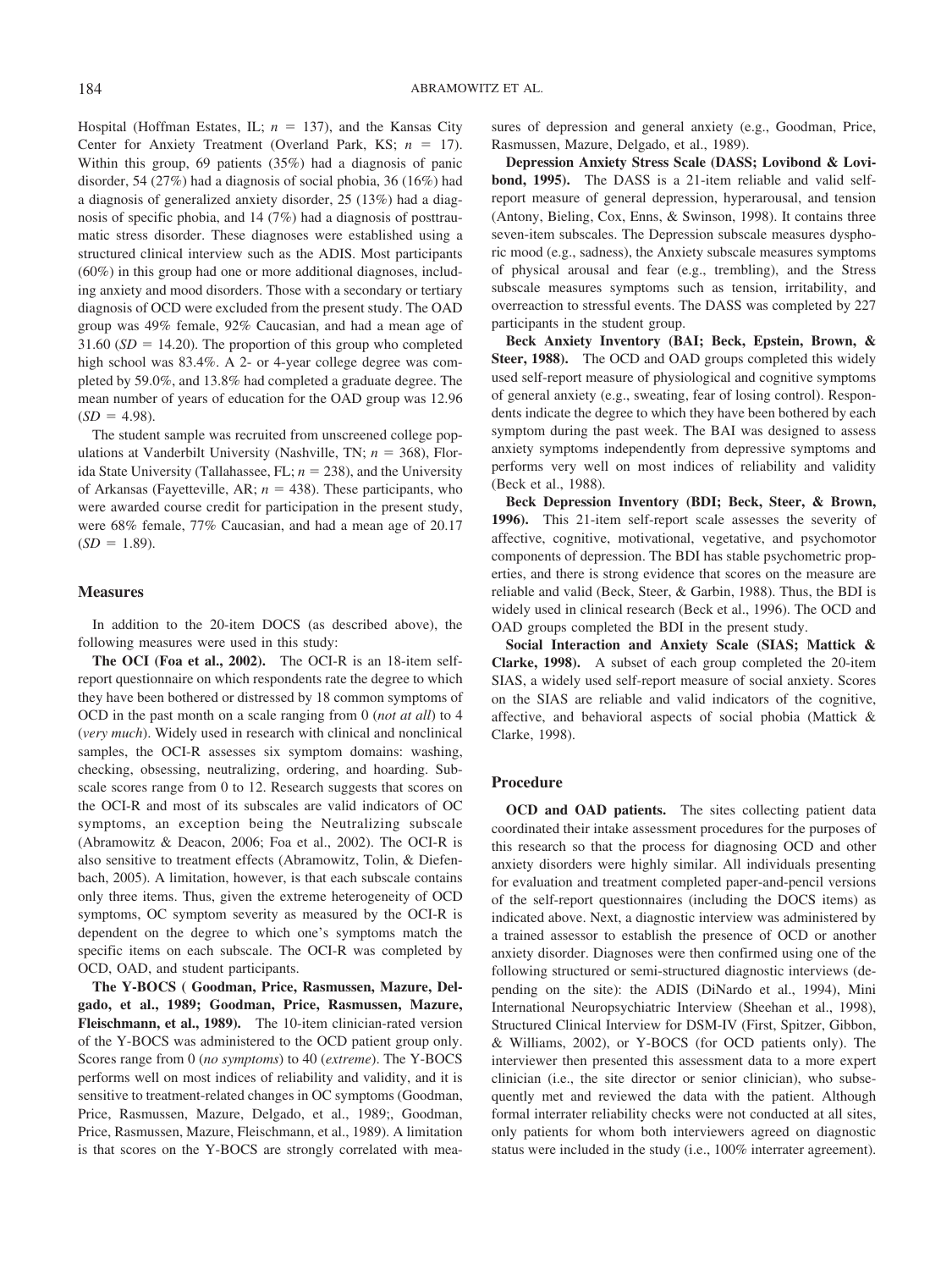**Student sample.** All students completed the self-report measures described above as part of a battery of questionnaires. At the Tallahassee and Arkansas sites, these measures were completed online. Research suggests that online methods for collecting selfreport data on OC symptoms and related phenomena yield results comparable to paper-and-pencil methods (Coles, Cook, & Blake, 2007).

**Test–retest sample.** A subset of 210 students from the Nashville site completed a second administration of the DOCS 12 weeks after the first administration and also for course credit. This group was 58% female, had a mean age of 18.94 years  $(SD = 1.22)$ , range  $= 18 - 30$ ), and was fairly ethnically diverse (71.3% Caucasian, 17% African American, 4% Asian, and 3% Hispanic). The 12-week time interval was chosen because it allowed us to maximize retention while also minimizing practice effects and allowing sufficient time for respondents to experience personal events that might influence their responses to the DOCS items. Participants were contacted via e-mail to complete the second administration.

**Treatment sensitivity sample.** A subset of 68 OCD patients (57% female, mean age = 28.35,  $SD = 12.27$ ) completed the DOCS, OCI-R, and BDI and were administered the Y-BOCS before and after receiving a trial of exposure and response prevention (ERP) at the Chicago and Wisconsin sites. The Y-BOCS was administered in interview format by a trained assessor not otherwise involved in the patient's therapy.

Treatment was similar across the two sites and consisted of ERP as described in the manual by Kozak and Foa (1997). Therapy was delivered in a partial hospitalization setting and consisted of 3–6 hr of daily individual and group exposure therapy along with instructions to refrain from rituals (response prevention) between sessions. On average, patients received 25 sessions over the course of 5 weeks. The therapists were doctoral and master's-level treatment providers who had been trained in the use of ERP. Over 80% of the patients in this sample were concomitantly receiving pharmacological treatment (e.g., serotonin reuptake inhibitors) for their OCD symptoms.

# **Data Analytic Strategy**

The approach to examining the psychometric properties and gathering evidence for the reliability and validity of DOCS scores as measures of OC symptoms involved five steps. First, the scale's factor structure was examined. Second, reliability via internal consistency and test–retest coefficients was investigated. Analyses to examine various aspects of validity on the basis of relations to other variables constituted the third step. Fourth, the diagnostic accuracy of DOCS scores was examined. Lastly, sensitivity to treatment effects was investigated.

#### **Results**

# **Preliminary Considerations**

Within each group, there were no site differences in the DOCS mean total scores: OCD,  $F(5, 259) = 0.41$ ,  $p = .84$ ; OADs,  $F(3, 4)$ 150) = 1.13,  $p = .34$ ; students,  $F(2, 887) = 0.78$ ,  $p = .22$ . We therefore combined data from the various sites (within each group) for the analyses reported below. This also served to improve the generalizability (external validity) of our findings. That is, the use of a scale construction sample consisting of respondents from different regions and universities ensured that our analyses would address whether the DOCS is broadly applicable, as opposed to being fitted to one particular sample. Brown (2006), for example, cautioned that in factor analysis, fitting a model to the specific characteristics of a given sample can lead to model *overfitting*, which undermines generalizability.

# **Factor Structure**

We investigated the factor structure of the DOCS using both exploratory and confirmatory factor analytic methods as described in Brown (2006). All of these analyses were carried out using Mplus (Muthén & Muthén, 2007) using a diagonally weighted least squares estimator, from the polychoric correlation matrix, as we have categorical outcome variables. First, the student sample was randomly divided into two groups using the SPSS 17.0 "Random sample of cases" function. To identify the lower order factor structure of the DOCS, we conducted an exploratory (common) factor analysis (EFA) using data from one group of students (*n* 478). On the basis of these results, we then generated a measurement model and used confirmatory factor analysis (CFA) to test the goodness of fit of this model, and the fit of a model including a higher order factor, using data from the second student group  $(n = 477)$ . We then performed identical lower order and higher order CFAs on the data from the combined OCD and OAD groups  $(n = 423)$ . We combined the patient groups for the purpose of maximizing sample size. For the 20 DOCS items, the percentage of missing data for a given item ranged from 0% to 1.2% in the clinical samples and from 0.2% to 1.7% in the student sample. We handled missing data with a pairwise approach (Asparouhov & Muthén, 2007).

**EFA with the first student group.** We used data from the first randomly selected group of students to conduct an exploratory factor analysis of the DOCS. The number of factors to retain was determined by parallel analysis, a statistical procedure for determining the break in the scree plot. This method is one of the most accurate techniques for determining the number of factors to retain across varying sample conditions (Zwick & Velicer, 1986). On the basis of the recommendations of Longman, Cota, Holden, and Fekken (1989), we conducted parallel analyses twice, once using the mean eigenvalues and once using the 95th percentile eigenvalues. We rotated lower order factors using an oblique (oblimin) transformation based on our assumption that the DOCS factors would be moderately correlated.

The first five eigenvalues were 10.37, 1.92, 1.55, 1.29, and 0.71. Parallel analysis indicated an unambiguous and clearly interpretable four-factor solution for both the mean and 95th percentile eigenvalues. Table 1 presents the factor loadings and communalities for the four-factor solution. Together, the lower order factors explained 75.65% of the item variance. The magnitude of the communalities indicates that these factors accounted for a large portion of the variance in each item. As shown in Table 1, the factor structure of the DOCS reproduced the intended structure of the scale, with four 5-item factors assessing Contamination, Responsibility for harm and mistakes, Unacceptable Thoughts, and Symmetry. The four-factor solution demonstrated excellent simple structure (Thurstone, 1947), as all items had a salient loading on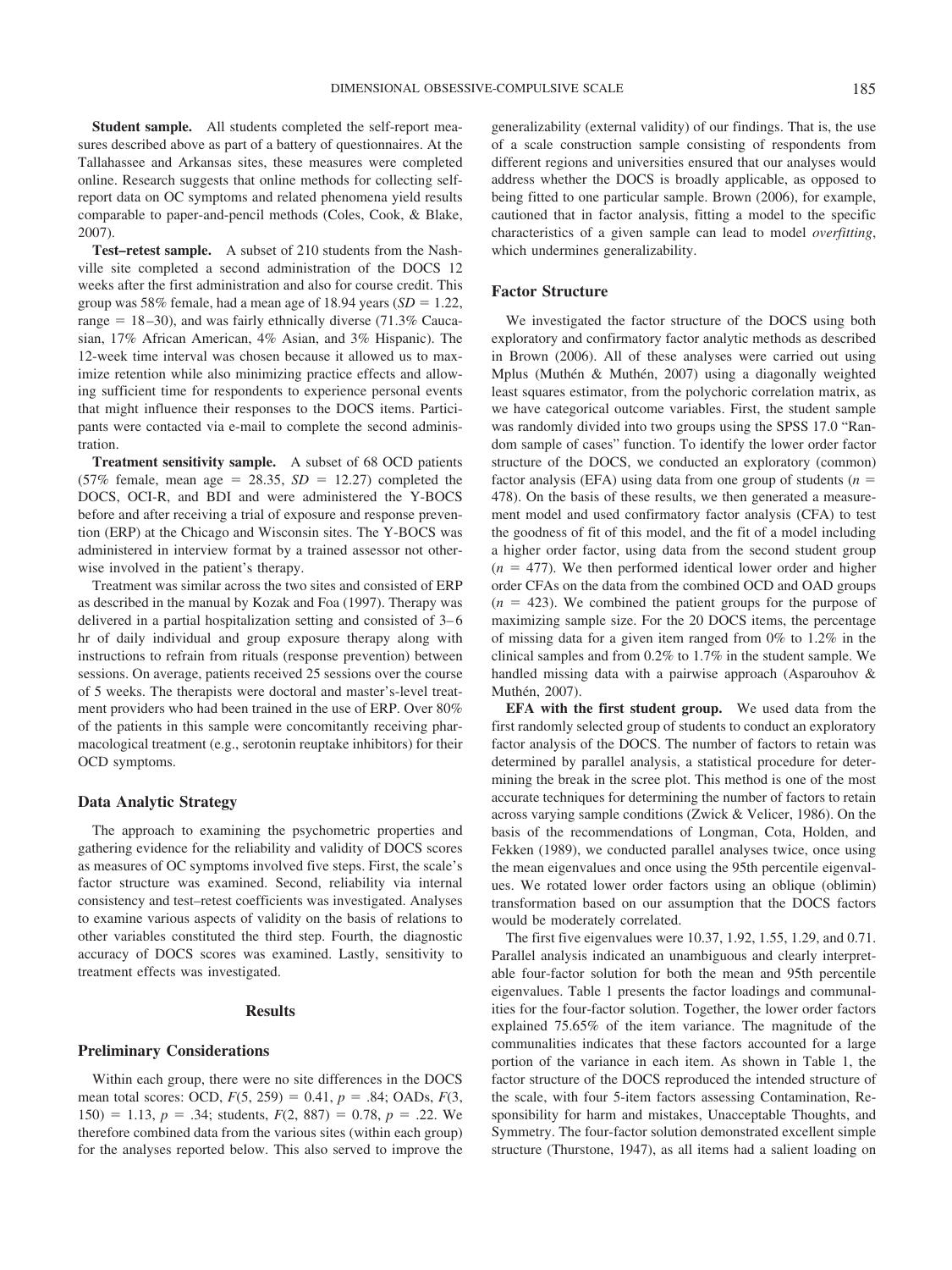#### 186 ABRAMOWITZ ET AL.

#### Table 1

Exploratory Factor Analysis of the Dimensional Obsessive-Compulsive Scale: Factor Loadings and Communalities (h<sup>2</sup>) for the Four-*Factor Solution*

|                                         |                            |                             | DOCS factor                        |                       |                |  |  |  |
|-----------------------------------------|----------------------------|-----------------------------|------------------------------------|-----------------------|----------------|--|--|--|
| Item number and content                 | Factor 1:<br>Contamination | Factor 2:<br>Responsibility | Factor 3:<br>Unacceptable Thoughts | Factor 4:<br>Symmetry | h <sup>2</sup> |  |  |  |
| 1. Contamination: Time spent            | 0.76                       | $-0.06$                     | $-0.03$                            | 0.07                  | 0.59           |  |  |  |
| 2. Contamination: Avoidance             | 0.79                       | $-0.03$                     | 0.10                               | $-0.09$               | 0.65           |  |  |  |
| 3. Contamination: Distress              | 0.76                       | 0.06                        | $-0.02$                            | 0.02                  | 0.58           |  |  |  |
| 4. Contamination: Interference          | 0.60                       | 0.15                        | 0.10                               | 0.12                  | 0.41           |  |  |  |
| 5. Contamination: Control               | 0.80                       | 0.09                        | $-0.03$                            | 0.05                  | 0.65           |  |  |  |
| 6. Responsibility: Time spent           | 0.08                       | 0.71                        | 0.01                               | 0.03                  | 0.51           |  |  |  |
| 7. Responsibility: Avoidance            | 0.14                       | 0.69                        | $-0.05$                            | 0.00                  | 0.50           |  |  |  |
| 8. Responsibility: Distress             | 0.10                       | 0.78                        | $-0.01$                            | $-0.01$               | 0.61           |  |  |  |
| 9. Responsibility: Interference         | $-0.04$                    | 0.72                        | 0.15                               | 0.14                  | 0.56           |  |  |  |
| 10. Responsibility: Control             | $-0.05$                    | 0.85                        | 0.10                               | 0.01                  | 0.74           |  |  |  |
| 11. Unacceptable Thoughts: Time spent   | 0.13                       | $-0.04$                     | 0.82                               | $-0.05$               | 0.69           |  |  |  |
| 12. Unacceptable Thoughts: Avoidance    | $-0.01$                    | 0.09                        | 0.74                               | $-0.01$               | 0.55           |  |  |  |
| 13. Unacceptable Thoughts: Distress     | $-0.05$                    | 0.17                        | 0.72                               | 0.01                  | 0.56           |  |  |  |
| 14. Unacceptable Thoughts: Interference | $-0.02$                    | $-0.02$                     | 0.87                               | 0.10                  | 0.77           |  |  |  |
| 15. Unacceptable Thoughts: Control      | 0.04                       | 0.01                        | 0.82                               | 0.02                  | 0.68           |  |  |  |
| 16. Symmetry: Time spent                | 0.08                       | $-0.04$                     | $-0.01$                            | 0.80                  | 0.65           |  |  |  |
| 17. Symmetry: Avoidance                 | 0.07                       | 0.11                        | $-0.01$                            | 0.74                  | 0.56           |  |  |  |
| 18. Symmetry: Distress                  | $-0.07$                    | 0.16                        | 0.02                               | 0.80                  | 0.68           |  |  |  |
| 19. Symmetry: Interference              | 0.01                       | 0.11                        | 0.06                               | 0.79                  | 0.64           |  |  |  |
| 20. Symmetry: Control                   | 0.09                       | $-0.11$                     | 0.03                               | 0.88                  | 0.80           |  |  |  |

*Note.* DOCS = Dimensional Obsessive-Compulsive Scale. Salient factor loadings are listed in boldface type.

one factor, no items displayed a salient loading on more than one factor, and no items failed to load on any factor. With four or more items demonstrating highly salient  $(\geq$  1.71|) loadings on each factor, the factor solution obtained in this analysis also satisfies Guadagnoli and Velicer's (1988) most stringent criterion for stability and replicability. As shown in Table 2, Pearson correlations between factors were statistically significant ( $p_s < .001$ ) and ranged from moderate to strong.

# Table 2

*Correlations Among the Factors in Exploratory and Confirmatory Factor Analyses of the Dimensional Obsessive-Compulsive Scale (DOCS)*

|                                                       | DOCS factor |                               |            |            |
|-------------------------------------------------------|-------------|-------------------------------|------------|------------|
| DOCS factor and label                                 | 1           | $\mathfrak{D}_{\mathfrak{p}}$ | 3          |            |
| Exploratory factor analysis                           |             |                               |            |            |
| Factor 1: Contamination<br>Factor 2: Responsibility   |             | .49                           | .58<br>.59 | .56<br>.59 |
| Factor 3: Unacceptable Thoughts<br>Factor 4: Symmetry |             |                               |            | .48        |
| Confirmatory factor analyses <sup>a</sup>             |             |                               |            |            |
| Factor 1: Contamination                               |             | -44                           | .32        | .40        |
| Factor 2: Responsibility                              | .38         |                               | .44        | .50        |
| Factor 3: Unacceptable Thoughts                       | .15         | .32                           |            | .39        |
| Factor 4: Symmetry                                    | .31         | .38                           | -27        |            |

<sup>a</sup> Correlations for the student sample appear above the diagonal, and correlations for the clinical sample appear below the diagonal.

**CFA with the second student sample.** To verify this factor structure, we conducted a CFA in the second randomly selected student sample using a robust weighted least squares estimator in Mplus. Chi-square is often used for examining the adequacy of model fit; however, as sample size (and therefore, power) increases, this statistic overestimates lack of fit (Bollen, 1989). Jöreskog and Sörbom (1989) and Bentler (1990) therefore advise against using chi-square to judge overall model fit. Thus, as in Pincus et al. (2009), we used multiple complementary fit indices to evaluate the factor structure obtained in the EFA. Specifically, as suggested by Hu and Bentler (1999), we evaluated goodness of fit using the standardized rootmean-square residual (SRMR), root-mean-square error of approximation (RMSEA), the comparative fit index (CFI), and the Tucker-Lewis index (TLI). Good model fit was defined by the following criteria (Hu & Bentler, 1999): RMSEA  $\leq$  .06; SRMR  $\leq$  .08; CFI  $\geq$ .95; and  $TLI \ge .95$ . The use of multiple indices provide a conservative and reliable evaluation of model fit relative to the use of a single-fit index.

As expected, chi-square was significant,  $\chi^2$ (72, *N* = 477) = 190.33,  $p = .000$ ; however, all of the other goodness-of-fit indices converged in supporting the fit of the data to the four-factor model: RMSEA = .059, SRMR = .042, TLI = .99,  $CFI = .96$ . Inspection of standardized residuals indicated no localized points of ill fit in the solution (e.g., largest standardized residual  $=$  .13). Factor loading estimates revealed that the indicators were strongly related to their purported latent factors (see Table 3) consistent with the position that the DOCS measures four dimensions of OC symptoms. Moreover, the factors were moderately correlated with one another as shown in the bottom portion of Table 2.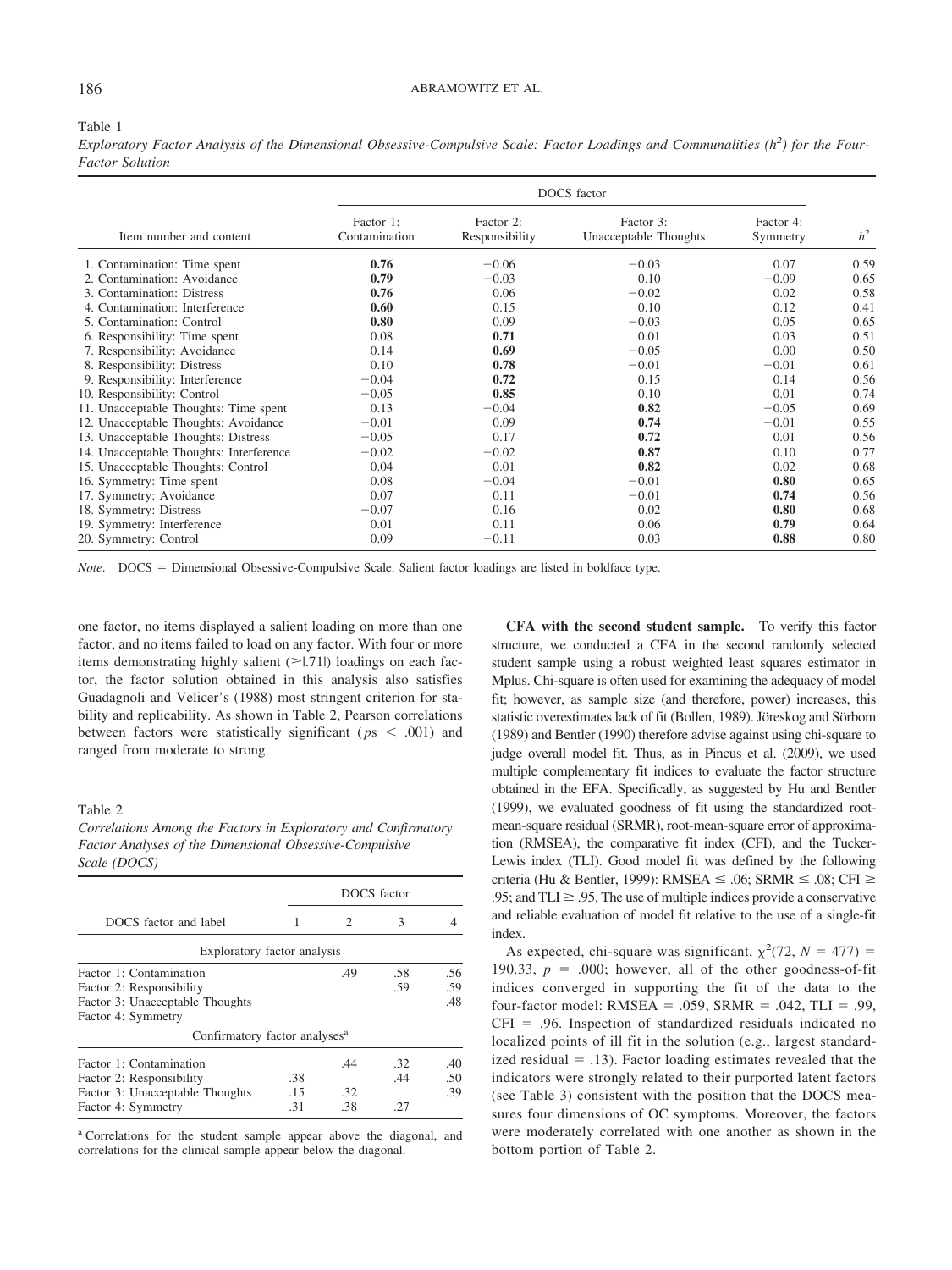#### DIMENSIONAL OBSESSIVE-COMPULSIVE SCALE 187

# Table 3

*Loadings (and Standard Errors) for the Final Four-Factor Solution of the Dimensional Obsessive-Compulsive Scale (DOCS) in the Student and Clinical Samples*

|                                         | <b>DOCS</b> factor         |                             |                                    |                       |  |  |
|-----------------------------------------|----------------------------|-----------------------------|------------------------------------|-----------------------|--|--|
| DOCS item                               | Factor 1:<br>Contamination | Factor 2:<br>Responsibility | Factor 3:<br>Unacceptable Thoughts | Factor 4:<br>Symmetry |  |  |
| Student sample                          |                            |                             |                                    |                       |  |  |
| 1. Contamination: Time spent            | 1.00(.00)                  |                             |                                    |                       |  |  |
| 2. Contamination: Avoidance             | 1.11(.01)                  |                             |                                    |                       |  |  |
| 3. Contamination: Distress              | 1.04(0.01)                 |                             |                                    |                       |  |  |
| 4. Contamination: Interference          | 1.29(0.01)                 |                             |                                    |                       |  |  |
| 5. Contamination: Control               | 1.20(0.01)                 |                             |                                    |                       |  |  |
| 6. Responsibility: Time spent           |                            | 1.00(.00)                   |                                    |                       |  |  |
| 7. Responsibility: Avoidance            |                            | 0.91(0.01)                  |                                    |                       |  |  |
| 8. Responsibility: Distress             |                            | 0.97(0.01)                  |                                    |                       |  |  |
| 9. Responsibility: Interference         |                            | 1.06(0.01)                  |                                    |                       |  |  |
| 10. Responsibility: Control             |                            | 1.07(0.01)                  |                                    |                       |  |  |
| 11. Unacceptable Thoughts: Time spent   |                            |                             | 1.00(0.00)                         |                       |  |  |
| 12. Unacceptable Thoughts: Avoidance    |                            |                             | 0.98(.02)                          |                       |  |  |
| 13. Unacceptable Thoughts: Distress     |                            |                             | 1.02(0.01)                         |                       |  |  |
| 14. Unacceptable Thoughts: Interference |                            |                             | 1.05(.01)                          |                       |  |  |
| 15. Unacceptable Thoughts: Control      |                            |                             | 1.08(.01)                          |                       |  |  |
| 16. Symmetry: Time spent                |                            |                             |                                    | 1.00(0.00)            |  |  |
| 17. Symmetry: Avoidance                 |                            |                             |                                    | 1.03(0.01)            |  |  |
| 18. Symmetry: Distress                  |                            |                             |                                    | 1.02(0.01)            |  |  |
| 19. Symmetry: Interference              |                            |                             |                                    | 1.09(0.01)            |  |  |
| 20. Symmetry: Control                   |                            |                             |                                    | 1.09(.01)             |  |  |
| Clinical sample                         |                            |                             |                                    |                       |  |  |
| 1. Contamination: Time spent            | 1.00(.00)                  |                             |                                    |                       |  |  |
| 2. Contamination: Avoidance             | 1.02(0.01)                 |                             |                                    |                       |  |  |
| 3. Contamination: Distress              | 0.99(0.01)                 |                             |                                    |                       |  |  |
| 4. Contamination: Interference          | 1.03(0.01)                 |                             |                                    |                       |  |  |
| 5. Contamination: Control               | 1.04(0.01)                 |                             |                                    |                       |  |  |
| 6. Responsibility: Time spent           |                            | 1.00(.00)                   |                                    |                       |  |  |
| 7. Responsibility: Avoidance            |                            | 1.00(.02)                   |                                    |                       |  |  |
| 8. Responsibility: Distress             |                            | 1.05(.01)                   |                                    |                       |  |  |
| 9. Responsibility: Interference         |                            | 1.06(.02)                   |                                    |                       |  |  |
| 10. Responsibility: Control             |                            | 1.07(0.01)                  |                                    |                       |  |  |
| 11. Unacceptable Thoughts: Time spent   |                            |                             | 1.00(0.00)                         |                       |  |  |
| 12. Unacceptable Thoughts: Avoidance    |                            |                             | 0.92(0.02)                         |                       |  |  |
| 13. Unacceptable Thoughts: Distress     |                            |                             | 1.04(.02)                          |                       |  |  |
| 14. Unacceptable Thoughts: Interference |                            |                             | 1.03(0.02)                         |                       |  |  |
| 15. Unacceptable Thoughts: Control      |                            |                             | 1.05(.01)                          |                       |  |  |
| 16. Symmetry: Time spent                |                            |                             |                                    | 1.00(.00)             |  |  |
| 17. Symmetry: Avoidance                 |                            |                             |                                    | 1.01(.02)             |  |  |
| 18. Symmetry: Distress                  |                            |                             |                                    | 1.06(.02)             |  |  |
| 19. Symmetry: Interference              |                            |                             |                                    | 1.07(.02)             |  |  |
| 20. Symmetry: Control                   |                            |                             |                                    | 1.05(.01)             |  |  |

Next, we tested a higher order CFA model to determine whether a single higher order factor accounted for the interrelationships between the lower order factors. Again, aside from the expected chi-square result, all of the goodness-of-fit indices suggested that the higher order model fit the data well,  $\chi^2$  (63,  $N = 477$ ) = 152.36,  $p = .000$ , RMSEA = .055, SRMR = .043, TLI = .993, CFI = .971. Inspection of standardized residuals indicated no localized points of ill fit in the solution (e.g., largest standardized residual  $= .12$ ). Each of the first-order factors loaded strongly on the higher order factor (range of loadings  $= .98 - 1.30$ . The results indicated that the higher order factor accounted for a significant proportion of the variance in the first-order factors  $(R^2s)$  = Contamination = .72, Responsibility = .80, Unacceptable Thoughts = .46, Symme $try = .63$ ). Because the higher order solution did not result in a significant decrease in model fit, we concluded that the model provided a good account for the correlations among the firstorder factors (Brown, 2006).

**CFA with the clinical sample.** We next sought to confirm the four-factor structure of the DOCS in the clinical participants (both OCD patients and OADs). As expected, the chi-square result for this model was again significant,  $\chi^2(45, N = 423) = 191.41$ ,  $p =$ .000; however, with the exception of the RMSEA, the fit indices for this model indicated a good fit: RMSEA = .089, SRMR =  $.044$ , TLI =  $.995$ , CFI =  $.982$ . Inspection of standardized residuals indicated no localized points of ill fit in the solution (e.g., largest standardized residual  $=$  .14). As shown in Table 2, the four factors were correlated with one another.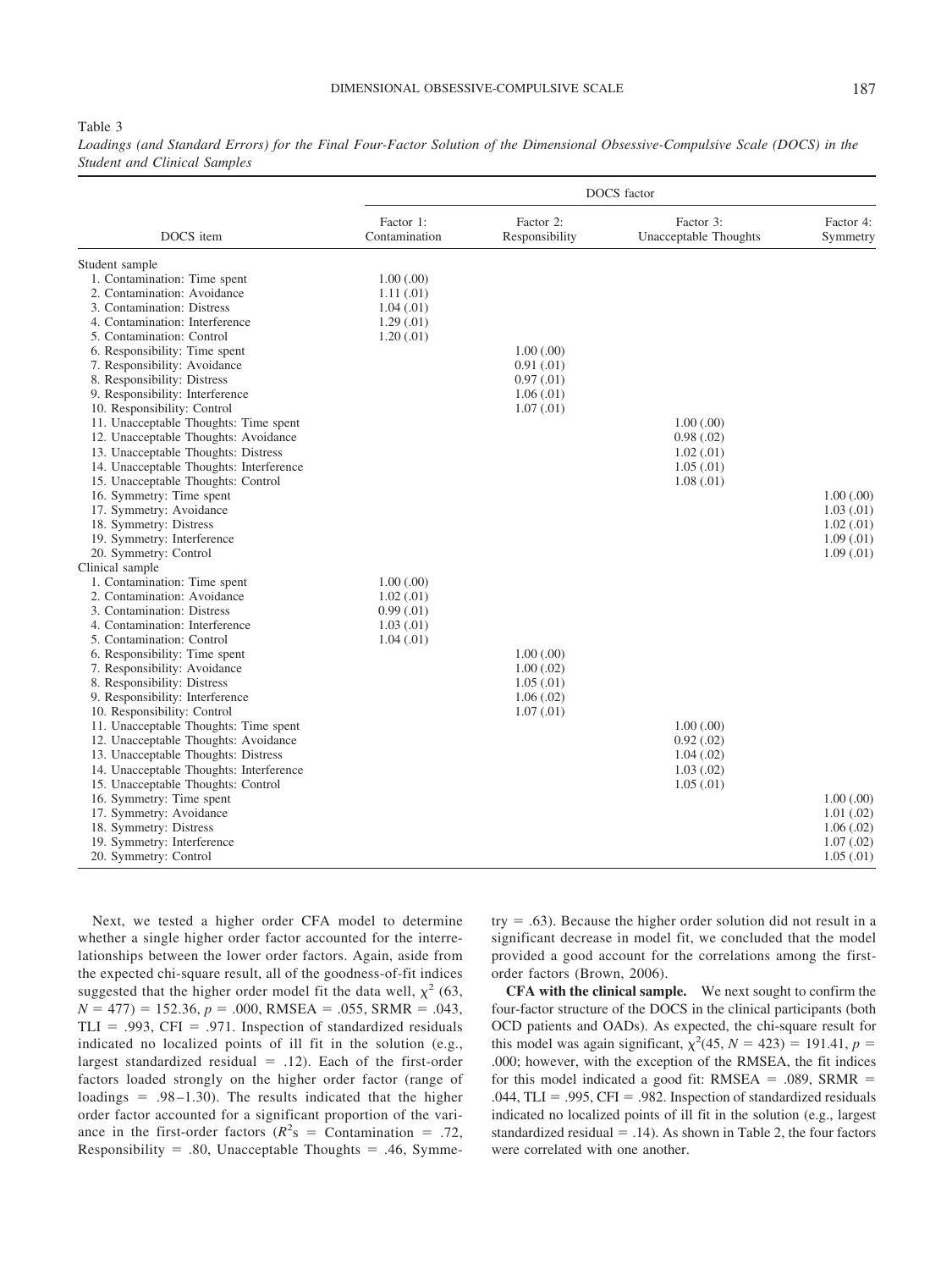As in the student sample, we also tested whether a single higher order factor accounted for the interrelationships between the lower order factors in the clinical sample. Again, aside from the expected chi-square result,  $\chi^2(22, N = 423) = 90.55$ ,  $p = 000$ , three of the four fit indices suggested that the higher order model fit the data well: RMSEA = .086, SRMR = .053, TLI = .995, CFI = .992. Inspection of standardized residuals indicated no localized points of ill fit in the solution (e.g., largest standardized residual  $= .16$ ). Each of the first-order factors loaded strongly on the higher order factor (range of loadings  $= .83-1.37$ ). The results indicated that the higher order factor accounted for a significant proportion of the variance in the first-order factors ( $R^2$ s = Contamination = .31, Responsibility = .64, Unacceptable Thoughts = .23, Symmetry = .41). Because the addition of a higher order factor to the model did not result in significant degradation in fit, we again concluded that the higher order model fit the data well.

In both the higher order and lower order CFA models for the clinical sample, the RMSEA exceeded the threshold we applied for good model fit (Hu & Bentler, 1999). Accordingly, we explored possible explanations for this finding. First, RMSEA was not improved when we removed 17 multivariate outliers from the data set. Next, to investigate the possibility that model fit would be improved by specifying more factors, we conducted an EFA using robust weighted least squares as an estimator with multiple rules to determine the number of factors to retain, including inspection of the scree plot, parallel analysis, and factor interpretability. The results clearly supported a four-factor solution, and the quartimax rotated loadings indicated good simple structure, with every item having strong loadings  $(\geq 80)$  on only one factor and small loadings on all other factors  $(<13$ ). This suggests that the RMSEA was not impaired because the type and number of factors for the clinical sample were different from the factor structure in the student sample.

Given these findings, and considering that other fit indices consistently indicated a good fit, we concluded that the four-factor model has acceptable fit in the clinical sample. This assumption is consistent with a recent study by Chen, Curran, Bollen, Kirby, and Paxton (2008), who found no empirical support for the use of universal cutoff points of RMSEA (these authors recommend considering RMSEA only in the context of other fit indices to inform model fit). Indeed, it is possible that our RMSEA values were inflated in the clinical sample due to extraneous variables such as use of psychotropic medications (e.g., Taylor et al., 2007).

Thus, based on the EFA and CFA results, we conceptualized the DOCS as composed of four stable and robust factors, each composed of five items, with a higher order general OC factor (all 20 items) underlying the four dimensions. The DOCS' four-factor model coincides with the empirically supported four-factor dimensional model of OC symptoms (e.g., Mataix-Cols et al., 2005; McKay et al., 2004). We computed unit-weighted sum-of-item scores (i.e., subscale scores) for each of the four DOCS factors: Contamination, Responsibility for harm, Unacceptable Thoughts, and Symmetry. Correlations between these subscale scores and the corresponding factor scores approached 1.0 (all  $rs > .99$ ). As a result of this almost perfect overlap, and in order to increase the interpretability of our results, we used subscale scores in the remaining analyses reported in this article. This approach also approximates how the DOCS would be used in research and clinical settings. Scores on each of the four subscales range from 0 (*no symptoms*) to 20 (*extreme*), and the subscale scores can be summed to produce a total DOCS score that ranges from 0 to 80.

# **Internal Consistency Coefficients**

**Cronbach's alpha.** Although Cronbach's coefficient alpha has limitations as an index of internal consistency, experts disagree over whether any other particular index is preferable (e.g., Brown, 2006). Given that alpha is so widely used, and therefore can be compared across measures, we chose to use it in the present study. As is shown in Table 4, Cronbach's alpha values for the DOCS total score and each of the four subscales were in the good to excellent range (Nunnally & Bernstein, 1994).

**Correlations between DOCS subscales and total score.** Correlations between each of the four subscales and the total DOCS score are also presented in Table 4. As can be seen, the DOCS subscales show strong associations with the total score.

# **Test–Retest Coefficients**

Table 5 shows the mean DOCS total and subscale scores for the test–retest sample ( $n = 210$  students) at both time points. Paired *t* tests indicated no significant changes in mean scores over the 12-week interval (range of  $ps = .12-.60$ ). Pearson correlation coefficients between Time 1 and Time 2 scores are also reported in Table 5. Strong correlations were detected, which fell in the range of what is typically considered evidence of adequate stability of test scores (Nunnaly, 1970).

# **Validity Evidence Based on Relations to Other Variables**

We obtained validity evidence for DOCS total and subscale scores by analyzing relationships with other measures of OC symptoms (convergent evidence), measures of anxiety and depression (discriminant evidence), and group membership (criterion evidence). The results of these analyses are reported next.

Table 4

*Cronbach's Alpha for Dimensional Obsessive-Compulsive Scale (DOCS) Total Score and Subscales*

|                                   |     | Group      |                 |
|-----------------------------------|-----|------------|-----------------|
| <b>DOCS</b>                       | OCD | <b>OAD</b> | <b>Students</b> |
| Cronbach's alpha                  |     |            |                 |
| Total score                       | .90 | .92        | .93             |
| Contamination                     | .96 | .84        | .83             |
| Responsibility for Harm           | .94 | .94        | .86             |
| Unacceptable Thoughts             | .94 | .92        | .88             |
| Symmetry                          | .94 | .93        | .89             |
| Correlation with DOCS total score |     |            |                 |
| Contamination                     | .61 | .68        | .80             |
| Responsibility                    | 72  | -78        | .83             |
| Unacceptable Thoughts             | .62 | .72        | .77             |
| Symmetry                          | .64 | .77        | .81             |
|                                   |     |            |                 |

*Note*.  $OCD =$  obsessive-compulsive disorder;  $OAD =$  other anxiety disorders.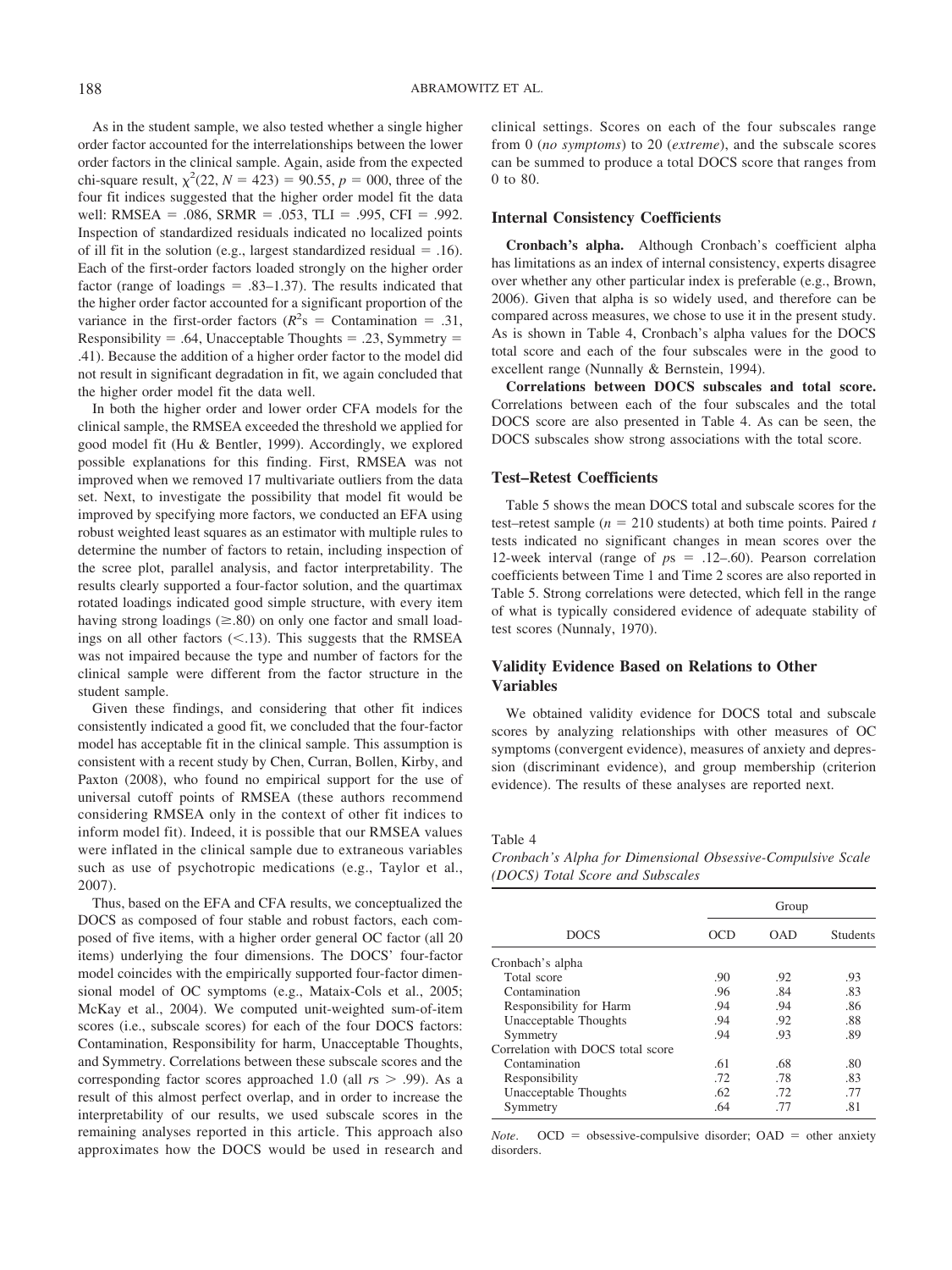**Convergent and discriminant correlations.** We predicted that the DOCS total score would be strongly correlated (i.e.,  $r >$ .50) with other measures of OC symptoms (convergent measures). As can be seen in Table 6, these correlations ranged from .54 to .71 across the three participant groups. We also computed correlations between the DOCS total score and measures of depression, general anxiety and stress, and social anxiety (discriminant measures), predicting that these coefficients would be significantly weaker than those between the DOCS and measures of OC symptoms. As is shown in Table 6, these correlations ranged from .08 to .52, and tests of significant differences between the magnitude of dependent correlation coefficients (Cohen & Cohen, 1983) revealed that within each group, the DOCS was more strongly correlated with other measures of OCD symptoms than with these other constructs  $\text{(all } ps < .05).$ 

We next computed correlations between the DOCS subscales and the purportedly convergent subscales of the OCI-R, predicting correlations of  $\geq .50$  between (a) DOCS Contamination and OCI-R Washing, (b) DOCS Responsibility and OCI-R Checking, (c) DOCS Unacceptable Thoughts and OCI-R Obsessing, and (d) DOCS Symmetry and OCI-R Ordering. Due to known limitations with the OCI-R Neutralizing subscale (e.g., Abramowitz & Deacon, 2006), and the absence of a DOCS subscale to correspond with the OCI-R Hoarding subscale, we excluded these two OCI-R subscales from our predictions. Results from these analyses appear in Table 7. As can be seen, scores on the DOCS Contamination and Unacceptable Thoughts subscales were uniformly strongly correlated  $(rs > .50)$  with scores on the corresponding OCI-R subscales in all three participant groups. Although the DOCS Responsibility and Symmetry subscales were strongly correlated with their corresponding OCI-R subscales in the OCD and student samples, this was not the case in the OAD sample.

Correlations with noncorresponding OCI-R subscales and with measures of anxiety and depression (also presented in Table 7) revealed only weak to moderate relationships for the Contamination and Unacceptable Thoughts subscales of the DOCS. Moreover, significance tests indicated that correlations between these DOCS subscales and the measures of dissimilar constructs, including dissimilar OCI-R subscales, were significantly weaker than correlations with the corresponding OCI-R subscales (all  $ps < .01$ ). Although correlations between the DOCS Responsibility and Symmetry subscales and measures of depression and anxiety were only weak to moderate and significantly weaker ( $ps < .05$ ) than correlations with the correspond-

Table 5

*Means, Standard Deviations, and Test–Retest Coefficients for the Dimensional Obsessive-Compulsive Scale (DOCS) Total Score and Subscales*  $(n = 210)$ 

| DOCS scale         | Time 1<br>M(SD) | Time 2<br>M(SD) | Paired<br>t(209) | Test-retest<br>r |
|--------------------|-----------------|-----------------|------------------|------------------|
| Total score        | 10.57(9.83)     | 10.13(10.31)    | 0.74             | .66              |
| Contamination      | 2.50(2.87)      | 2.40(2.91)      | 0.55             | .58              |
| Responsibility for |                 |                 |                  |                  |
| Harm               | 2.41(2.82)      | 2.71(2.96)      | 1.56             | .56              |
| Unacceptable       |                 |                 |                  |                  |
| Thoughts           | 2.99(3.09)      | 2.63(2.92)      | 1.31             | .55              |
| Symmetry           | 2.56(3.23)      | 2.39(3.39)      | 0.89             | .66              |

#### Table 6

*Pearson Correlations (With Sample Size) Between the Dimensional Obsessive-Compulsive Scale (DOCS) Total Score and Covergent and Discriminant Measures by Group*

|                        | Group     |            |                 |  |  |  |
|------------------------|-----------|------------|-----------------|--|--|--|
| Measure                | OCD       | <b>OAD</b> | <b>Students</b> |  |  |  |
| Convergent measures    |           |            |                 |  |  |  |
| Y-BOCS total score     | (114) .54 |            |                 |  |  |  |
| OCI-R total score      | (244) .69 | (135) .65  | $(514)$ .71     |  |  |  |
| Discriminant measures  |           |            |                 |  |  |  |
| <b>DASS</b> Depression |           |            | (227) .37       |  |  |  |
| <b>DASS Anxiety</b>    |           |            | (227) .52       |  |  |  |
| <b>DASS</b> Stress     |           |            | (227) .52       |  |  |  |
| <b>BAI</b>             | (169) .33 | (121) .34  |                 |  |  |  |
| <b>BDI</b>             | (213) .38 | (151) .46  |                 |  |  |  |
| <b>SIAS</b>            | (42) .08  | (84) .28   | (227) .40       |  |  |  |

*Note*. All correlations are significant at  $p \leq .01$ . OCD = obsessivecompulsive disorder;  $OAD =$  other anxiety disorders; Y-BOCS = Yale-Brown Obsessive Compulsive Scale; OCI-R = Obsessive Compulsive Inventory-Revised; DASS = Depression, Anxiety, and Stress Scale; BAI = Beck Anxiety Inventory; BDI = Beck Depression Inventory;  $SIAS = Social Interaction and Anxiety Scale.$ 

ing OCI-R subscale, some correlations with dissimilar OCI-R subscales in the student and OAD (but not in the OCD) groups were also in the moderate to strong range and not significantly weaker than correlations with the corresponding OCI-R subscale.

**Criterion evidence.** Means and standard deviations for the DOCS total and subscale scores by group are presented in Table 8. A comparison of the mean total scores using a one-way analysis of variance (ANOVA) revealed a significant main effect of group,  $F(2, 1298) = 245.91$ ,  $p = .001$ . Post hoc comparisons (Tukey's honestly significant difference [HSD] test) revealed that the OCD group had significantly higher scores than the OAD group, which had higher scores than the student group (all  $ps < .05$ ).

For the DOCS subscales, we computed a multivariate ANOVA as an omnibus test, in which the dependent variables were the four subscale scores, and the independent variable was participant group. The multivariate effect of group was significant, Pilai  $F(8, 2586) =$ 82.37,  $p = .000$ . Univariate ANOVAs conducted for each subscale indicated significant between-group differences (all  $ps < .05$ ), and follow-up Tukey's HSD tests revealed that on each subscale, the OCD group scored significantly higher than the OAD group, which scored significantly higher than the student group (all  $ps < .05$ ). Taken together, these findings provide evidence that scores on the DOCS and its subscales discriminate people with OCD from those with OADs, and from unselected university students.<sup>1</sup>

# **Diagnostic Sensitivity**

We examined the potential for the DOCS to be used as a diagnostic tool in three steps. First, we conducted receiver oper-

<sup>&</sup>lt;sup>1</sup> Because the student group included a smaller proportion of Caucasian participants (77%) relative to the other groups (OCD =  $92\%$ , OAD = 93%),  $\chi^2(2, N = 1462) = 50.08$ , we examined whether ethnicity moderated between group differences observed on the DOCS total and subscale scores. These analyses, however, revealed no effect of ethnicity for any of the DOCS scales (all  $ps > .05$ ).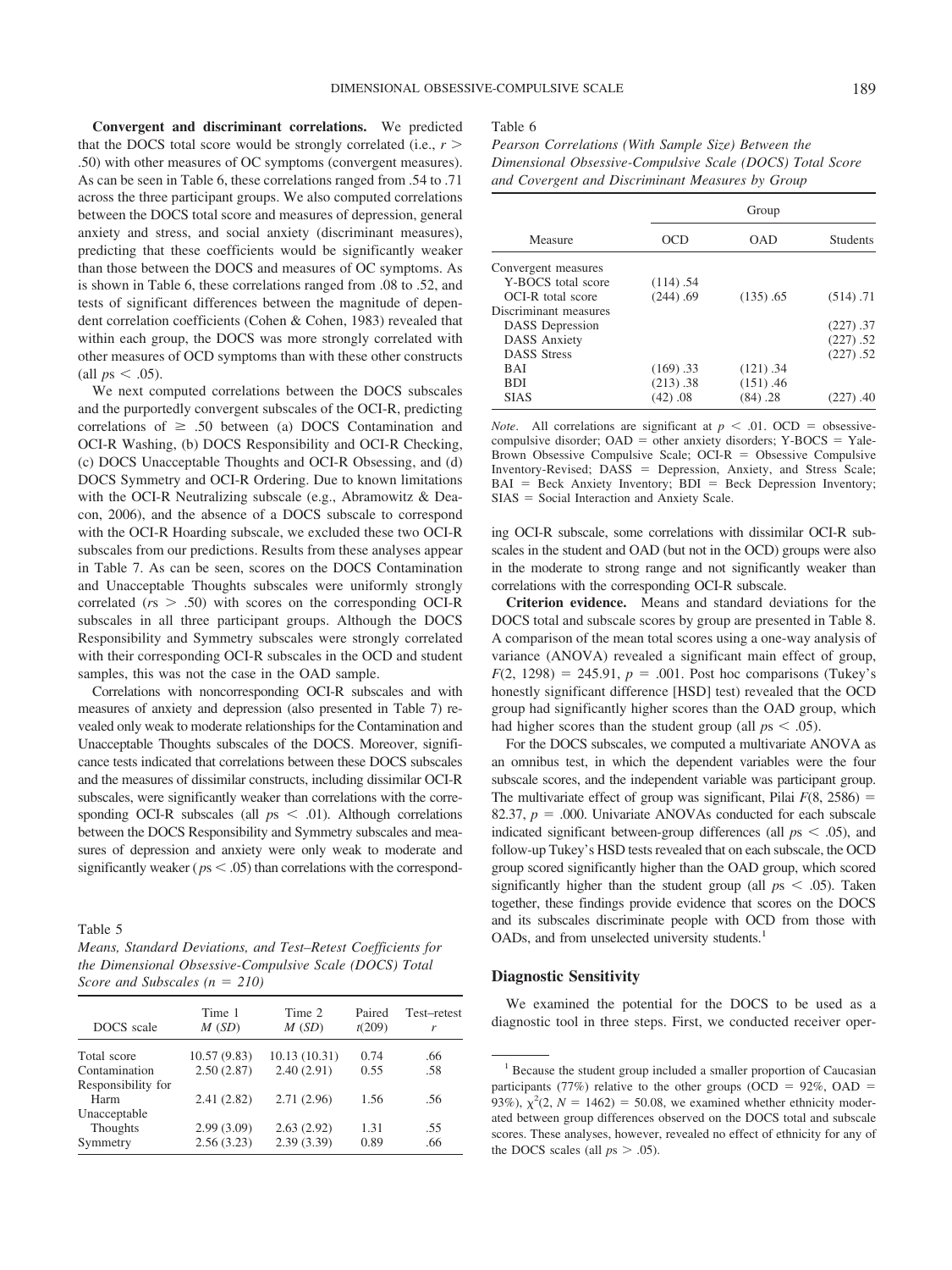Table 7

|                           |            |               |        | $\mathbf{r}$ |                |        |               |                       |        |            |            |        |
|---------------------------|------------|---------------|--------|--------------|----------------|--------|---------------|-----------------------|--------|------------|------------|--------|
|                           |            |               |        |              |                |        | DOCS subscale |                       |        |            |            |        |
|                           |            | Contamination |        |              | Responsibility |        |               | Unacceptable Thoughts |        |            | Symmetry   |        |
| Measure                   | <b>OCD</b> | <b>OAD</b>    | Stud.  | <b>OCD</b>   | <b>OAD</b>     | Stud.  | <b>OCD</b>    | <b>OAD</b>            | Stud.  | <b>OCD</b> | <b>OAD</b> | Stud.  |
| OCI-R Washing             | $.88*$     | $.57*$        | $.73*$ | .17          | .43            | $.37*$ | .04           | $.26*$                | $.30*$ | .11        | $.44*$     | $.40*$ |
| OCI-R Checking            | $.25*$     | $.47*$        | $.43*$ | .50          | .47            | $.52*$ | .16           | .24                   | $.33*$ | $.39*$     | $.64*$     | $.45*$ |
| OCI-R Obsessing           | .04        | $.37*$        | $.44*$ | .33          | .46            | $.47*$ | $.61*$        | $.60*$                | $.64*$ | .11        | $.38*$     | $.41*$ |
| OCI-R Ordering            | $.23*$     | $.49*$        | $.43*$ | .22          | .26            | $.36*$ | .06           | .14                   | $.27*$ | .67        | $.39*$     | $.59*$ |
| <b>OCI-R Neutralizing</b> | .12        | $.34*$        | $.37*$ | .32          | .37            | $.36*$ | $.23*$        | $.27*$                | $.33*$ | $.37*$     | $.60*$     | $.51*$ |
| OCI-R Hoarding            | .02        | $.28*$        | $.34*$ | .05          | .32            | $.40*$ | .06           | .07                   | $.34*$ | $.31*$     | $.28*$     | $.29*$ |
| <b>BAI</b>                | $.21*$     | .02           |        | $.21*$       | $.33*$         |        | $.36*$        | $.29*$                |        | $.26*$     | .16        |        |
| <b>DASS</b>               |            |               | $.37*$ |              |                | $.42*$ |               |                       | .47    |            |            | .37    |
| <b>BDI</b>                | .10        | $.20*$        |        | $.31*$       | $.21*$         |        | $.30*$        | $.45*$                |        | $.24*$     | .32        |        |
| <b>SIAS</b>               | .06        | $.14*$        | $.33*$ | .11          | .08            | $.34*$ | .07           | $.26*$                | $.34*$ | .19        | $.27*$     | $.24*$ |

|  |  | Correlations Between Dimensional Obsessive-Compulsive Scale (DOCS) Subscales and Other Measures |
|--|--|-------------------------------------------------------------------------------------------------|
|--|--|-------------------------------------------------------------------------------------------------|

*Note*. OCD = obsessive-compulsive disorder ( $n = 251$ ); OAD = other anxiety disorders ( $n = 137$ ); Stud. = student sample ( $n = 517$ ); OCI-R = Obsessive-Compulsive Inventory-Revised. Boldface type reflects hypothesized correlations between corresponding subscales.

 $p < .002$  (Bonferoni corrected, calculated within each diagnostic group).

ating characteristic (ROC) analyses, which uses the association between sensitivity and specificity to estimate the area under the curve (AUC) to indicate how well scores on a measure distinguish between positive (i.e., a diagnosis of OCD) and negative (i.e., no diagnosis or a different anxiety disorder diagnosis) cases. A value of 1.0 indicates perfect diagnostic prediction, whereas a value of .50 indicates the level of chance. Second, we compared the diagnostic accuracy of DOCS scores with OCI-R scores. The OCI-R was chosen as the measure for comparison because it is the only measure of OC symptoms for which diagnostic accuracy has previously been empirically established and because it was administered to all diagnostic groups in the present study. Finally, we established a cutoff score with optimal diagnostic accuracy for distinguishing between individuals with OCD and those with other anxiety disorders.

**Diagnostic accuracy of DOCS total and subscale scores.** We conducted ROC analyses for the DOCS total and subscale scores to determine which best distinguished patients with OCD from (a) nonclinical participants and (b) those with other anxiety disorders. In distinguishing individuals with OCD from nonclinical participants, AUC estimates for the four DOCS subscales ranged from .62 (Contamination) to .80 (Unacceptable Thoughts). The DOCS total score, however, evidenced the highest AUC (.86,

Table 8

*Mean (and Standard Deviation) Dimensional Obsessive-Compulsive Scale (DOCS) Total and Subscale Scores by Group*

|                                                                                     |                                                                                               | Group                                                                                            |                                                                                                                     |
|-------------------------------------------------------------------------------------|-----------------------------------------------------------------------------------------------|--------------------------------------------------------------------------------------------------|---------------------------------------------------------------------------------------------------------------------|
| <b>DOCS</b>                                                                         | OCD                                                                                           | <b>OAD</b>                                                                                       | <b>Students</b>                                                                                                     |
| Total score<br>Contamination<br>Responsibility<br>Unacceptable Thoughts<br>Symmetry | $30.06$ $(15.49)^a$<br>$6.53(6.40)^a$<br>$7.54(5.84)^a$<br>$9.73(6.20)^a$<br>$(6.13(5.50)^a)$ | $16.75(13.14)^{b}$<br>$3.07(2.76)^{b}$<br>4.21 $(4.87)^{b}$<br>$7.17(5.46)^b$<br>3.41 $(4.66)^b$ | $11.93(9.87)^c$<br>$2.03(2.89)^c$<br>$2.86(2.90)$ <sup>c</sup><br>$3.08(3.25)^{\circ}$<br>$2.31(2.80)$ <sup>c</sup> |

*Note*. OCD = obsessive-compulsive disorder; OAD = other anxiety disorders. Groups with different superscripts differ significantly at  $p < .05$ . 95% confidence interval  $\text{[CI]} = .84 - .89$ ). In distinguishing individuals with OCD from those with other anxiety disorders, AUC estimates for the four subscales ranged from .62 (Unacceptable Thoughts) to .70 (Contamination). Again, however, the DOCS total score evidenced the highest AUC  $(.77, 95\% \text{ CI} = .73-.82)$ . These data indicate that the DOCS total score discriminates individuals with OCD extremely well from nonclinical individuals, and quite well from those with other anxiety disorders. Accordingly, we elected to use total scores to examine the diagnostic accuracy of the DOCS.

**Diagnostic accuracy of DOCS scores relative to OCI-R scores.** How does the diagnostic accuracy of DOCS scores compare with scores on the OCI-R, a widely used OC symptom measure? An ROC analysis on the OCI-R total score revealed AUC estimates of .80 (OCD vs. nonclinical participants) and .70 (OCD vs. other anxiety disorders). As shown in Figure 1, direct comparisons between the two measures revealed significantly greater AUC estimates for DOCS scores relative to OCI-R scores in discriminating between OCD patients and nonclinical individuals (see Figure 1a; difference in AUC = .06;  $Z = 4.68$ ,  $p = .000$ ) and between OCD patients and those with other anxiety disorders (see Figure 1b; difference in AUC = .08;  $Z = 3.57$ ,  $p = .000$ ). Thus, the DOCS total score appears to have greater diagnostic accuracy than the OCI-R total score for identifying OCD patients relative to nonpatients and those with other anxiety disorders.

**Diagnostically accurate cutoff scores.** Next, we examined the accuracy of different DOCS cutoff scores in correctly classifying patients as having a primary diagnosis of OCD or a different anxiety disorder. We evaluated diagnostic accuracy by calculating the sensitivity and specificity of various DOCS total scores. *Sensitivity* refers to the percentage of patients correctly classified as having OCD (i.e., true positives), whereas *specificity* refers to the percentage of patients correctly classified as having a different anxiety disorder (i.e., true negatives). A cutoff score of 21 provided the best balance between sensitivity and specificity in classifying OCD patients from those with other anxiety disorders. This cutoff score correctly classified about 70% of OCD patients (sensitivity) and 70% of patients with other anxiety disorders (speci-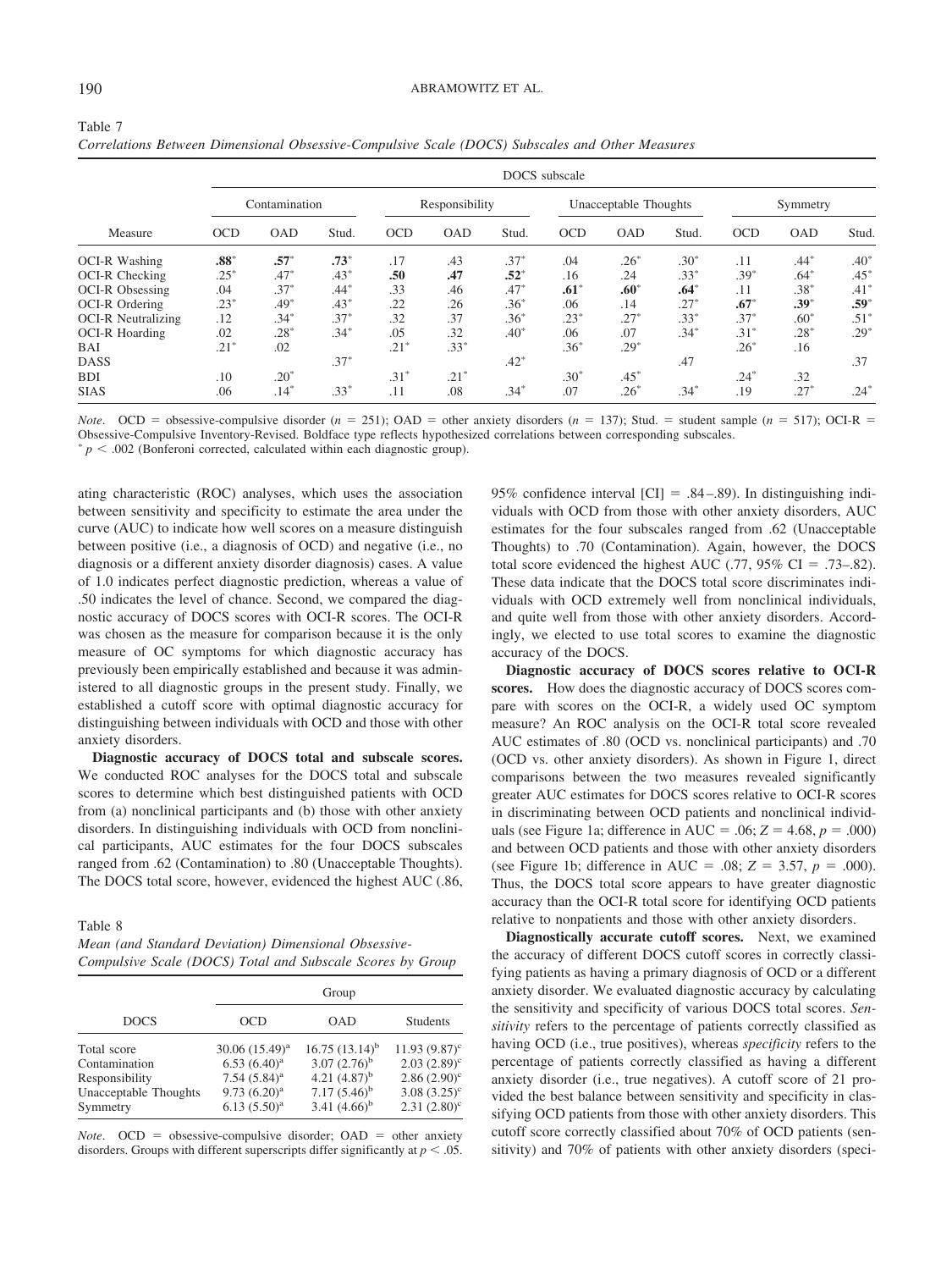

*Figure 1.* Receiver operating characteristic curves for the OCD/nonclinical sample (1a) and OCD/other anxiety disorder sample (1b).

ficity). Similar analyses revealed that a cutoff score of 18 provided the best balance between sensitivity and specificity in classifying OCD patients from nonclinical adults. This cutoff score correctly classified about 78% (sensitivity) of OCD patients and 78% of nonclinical adults (specificity).

### **Sensitivity to Treatment Effects**

We evaluated the DOCS' potential for use as a treatment outcome measure by assessing the extent to which scores reflect responsiveness to effective treatment for OCD—namely, cognitive behavioral therapy by ERP. The analyses below were performed using a subset of 68 OCD patients (57% female, mean age  $=$ 28.35,  $SD = 12.27$ ) who received ERP treatment at the Chicago and Wisconsin sites.

**Preliminary considerations.** Both the DOCS and OCI-R contain subscales that may not pertain to every patient's particular presentation of OCD and therefore could suppress the measure's sensitivity to treatment. To address this issue in our analyses, we computed pre- and posttreatment scores for each patient on only the DOCS and OCI-R subscale with the highest score (i.e., most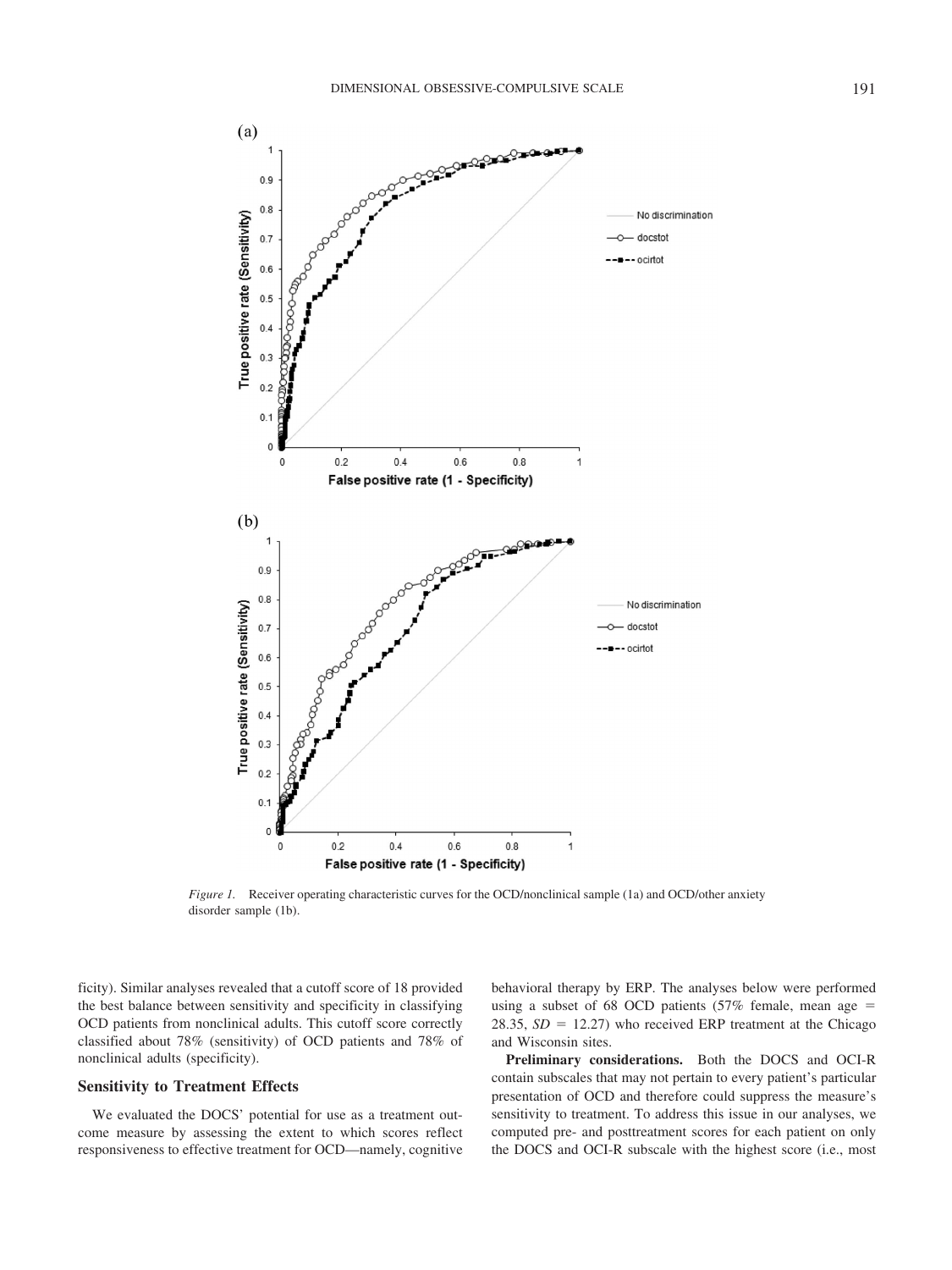severe) at pretreatment. Hereafter, this dependent variable is referred to as *DOCS* (or *OCI-R*) main (range  $= 0-20$  for the DOCS, range  $= 0-12$  for the OCI-R). In cases in which two or more subscales tied for the highest score at pretreatment (i.e., the patient had multiple "main" symptoms), the posttreatment DOCS or OCI-R main score was computed as the mean of the corresponding posttreatment subscale scores.

**Comparison of pre- and posttreatment scores.** Table 9 shows the sample's mean pre- and posttreatment scores and percentage of change on each outcome measure. Whereas the pretreatment mean Y-BOCS total score fell within the severe range of symptoms, at posttreatment the mean score was at the high end of the mild range, indicating that significant improvement occurred for the individuals who received ERP. Repeated measures *t* tests (also presented in Table 9) indicated that all pre- to posttreatment contrasts were significant at the Bonferroni corrected  $p < .001$  value.

**Treatment effect sizes.** To compare the magnitude of treatment effects as assessed by different outcome measures, we converted changes from pre- to posttreatment on each scale to Cohen's (1977) *d*, a standardized measure of effect size. As shown in the far right column of Table 9, effect sizes derived from the DOCS total and main scores were large and similar in magnitude to those derived from the OCI-R and the Y-BOCS. As expected, the more specific "DOCS main" effect size was larger than the overall DOCS total score. The findings reported above provide evidence that scores on the DOCS are sensitive to the effects of empirically supported treatment for OCD, especially when the subscale(s) representing one's main OC symptoms is considered.

# **Discussion**

Research on the nature of OC symptoms suggests that a conceptually sound measure of obsessions and compulsions should have the following qualities: It should (a) assess the severity of the four best supported OC symptom dimensions (Contamination, Responsibility for Harm and Mistakes, Symmetry/Incompleteness, and Unacceptable Thoughts), (b) measure symptom severity as a function of empirically supported parameters (including avoidance behavior), and (c) provide an index of severity that is independent of

Table 9

*Pre- and Posttreatment Mean Scores for Patients With Obsessive-Compulsive Disorder Treated With Exposure and Response Prevention*

|              | Pretreatment  | Posttreatment |             |      |
|--------------|---------------|---------------|-------------|------|
| Measure      | M(SD)         | M(SD)         | $t^{\rm a}$ | d    |
| Y-BOCS total | 28.47 (6.95)  | 15.00(6.35)   | $7.52*$     | 1.94 |
| DOCS total   | 30.25 (14.89) | 15.49 (11.09) | $9.57*$     | 0.99 |
| DOCS main    | 13.51 (3.64)  | 6.44(3.96)    | $14.37*$    | 1.94 |
| OCI-R total  | 27.29 (12.77) | 11.05(8.57)   | $8.26*$     | 1.27 |
| OCI-R main   | 9.73(3.04)    | 4.18(3.46)    | $9.06*$     | 1.83 |
| <b>BDI</b>   | 28.51 (12.16) | 10.22(8.80)   | 12.88*      | 1.50 |

*Note*. Y-BOCS = Yale-Brown Obsessive-Compulsive Scale; DOCS = Dimensional Obsessive-Compulsive Scale; OCI-R = Obsessive-Compulsive Inventory-Revised;  $BDI = Beck$  Depression Inventory.  $a \, df = 39$ .

the types of obsessions and compulsions present. Moreover, an instrument needs to be fairly brief and easy to administer in clinical and research settings with patient and nonpatient samples. We developed the DOCS with these needs in mind and found evidence that this new measure possessed sound psychometric properties. Consistent with our hypotheses, our data indicated a stable four-factor structure as evidenced by the uniformity of the factor structure across different diagnostic groups and across exploratory and confirmatory factor analytic methods. This uniformity is at least comparable to that of other OC symptom measures and is especially encouraging given that we obtained our data from multiple sites.

Regarding evidence for the reliability of DOCS scores, internal consistency coefficients for the total and subscale scores across participant groups were at least equal to that of other widely used OC symptom measures such as the OCI-R and PI. Moreover, the test–retest coefficient, which was obtained only among nonclinical individuals in the present study, was comparable to the test–retest coefficient for OCI-R scores in a student population over a similar time interval (e.g., Hajcak, Huppert, Simons, & Foa, 2004). Scores on other measures, such as the PI-R and SCOPI, show evidence of slightly better stability over time relative to the DOCS and OCI-R. Although these results could be taken as evidence of instability of DOCS scores across time, an alternate explanation is that nonclinical individuals (including most students) tend to experience transient obsessions and compulsions that may vary in intensity on a regular basis (e.g., Rachman & de Silva, 1978). Thus, future research should compute the test–retest correlation for DOCS scores among a clinical sample of OCD patients to provide a more valid assessment of temporal stability.

On the basis of our theoretically and empirically informed approach to item development, and the results of our analyses, we conclude that scores on the DOCS and its subscales are valid indicators of the severity of the four most empirically supported OC symptom dimensions. At minimum, the validity evidence for the DOCS total and subscale scores was comparable to that of other widely used OC symptom measures. Correlations between the DOCS total score and other measures of OC symptoms were stronger than correlations between the DOCS and measures of non-OC constructs. Relative to what has been reported for the OCI-R (e.g., Foa et al., 2002), DOCS scores appear to be at least as strongly correlated with scores on the Y-BOCS and no more strongly correlated with measures of depression. The discriminant evidence we found was strong and consistent relative to many other OC symptom measures, and may be the result of how the DOCS included items specifically worded for assessing each OC symptom dimension. The similar pattern of convergent and discriminant relationships we observed in the clinical and student samples indicate that the DOCS has relevance for use with both populations.

The strong convergence between DOCS subscale scores and scores on corresponding OCI-R subscales demonstrates the validity of the DOCS' dimensional approach, especially among OCD patients. Whereas scores on the Contamination and Unacceptable Thoughts subscales demonstrated excellent convergent and discriminant evidence within all three of our participant groups, the Responsibility and Symmetry subscale scores demonstrated these properties within the OCD and student groups, but not in the OAD group. The dimensional structure of OC symptoms, which provided the basis for the development of the DOCS, has been widely investigated in OCD patients and nonclinical individuals, but not in sam-

 $p < .01$ .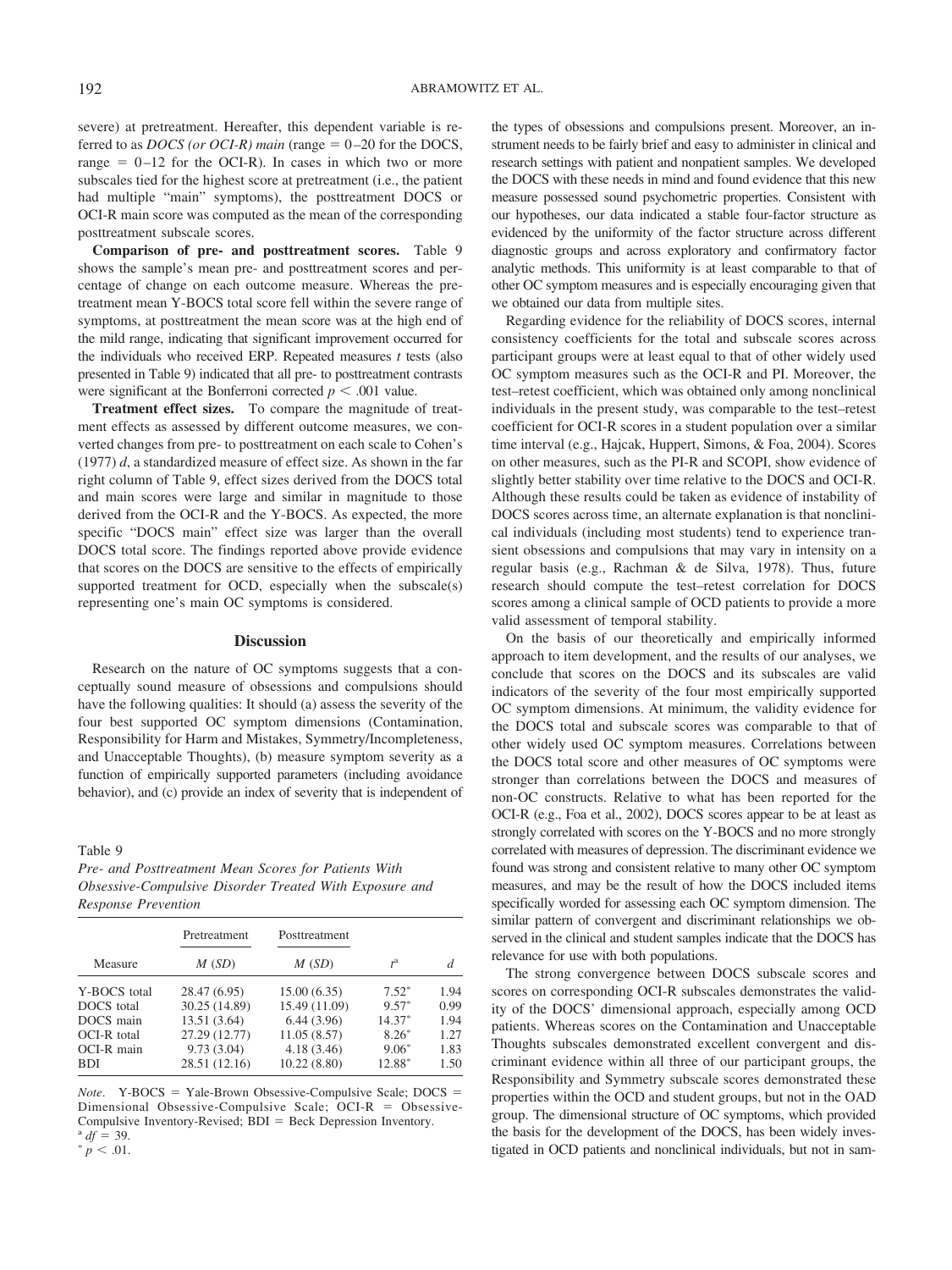ples of patients with OADs. Perhaps the particular obsessions and compulsions assessed by the Responsibility (e.g., harming obsessions, checking rituals) and Symmetry (e.g., order, neatness, arranging rituals) subscales of the DOCS co-occur with other sorts of OC symptoms in individuals with anxiety disorders other than OCD.

Scores on the DOCS discriminated individuals with OCD from those with other anxiety disorders and from students as efficiently as observed with other OC symptom measures. Moreover, as predicted, a direct comparison of the diagnostic accuracy of DOCS and OCI-R total scores revealed that DOCS scores were significantly better at identifying individuals with OCD relative to nonpatients and those with other anxiety disorders. This may be the result of how the DOCS items were developed so as not to confound OC symptom severity with the number or types of obsessions and compulsions present. These data further indicate that the DOCS total score may be a useful clinical tool that can assist in making the diagnosis of OCD.

Finally, scores on the DOCS demonstrated good sensitivity to change that was comparable to that reported for the Y-BOCS and OCI-R. In particular, the DOCS subscale score(s) measuring the patient's main type of obsessions and compulsions appears to be most sensitive to detecting the effects of ERP treatment for OCD. These findings indicate that the DOCS shows promise as an instrument for measuring treatment outcome on particular OC symptom dimensions in research and clinical settings. Future research should address sensitivity to treatment by empirically supported pharmacotherapies.

As we have discussed, OC symptoms are highly heterogeneous and idiosyncratic, yet they can be distilled into several dimensions that include both obsessional and compulsive symptoms. Although the DOCS does not contain items assessing specific obsessions and compulsions, our data indicate that its coverage, descriptions, and examples of the four OC dimensions and its severity items comprise a psychometrically sound measure, especially among individuals with OCD and student samples, that is, consistent with contemporary conceptualizations of OC symptoms. By including descriptions of obsessions and compulsions within each symptom dimension, this new measure circumvents an important problem inherent in many other OC symptom measures: that of needing to include enough specific scale items to ensure that all respondents' symptoms are equally represented. The DOCS therefore allows for the assessment of OC symptom severity independent of the number and type of obsessions and compulsions present. It also provides a multidimensional rating of symptom severity that is consistent with previous research. As such, the DOCS is well suited for use in clinical settings to evaluate the effects of treatment on specific OC symptoms. It will also be of use in treatment and psychopathology research on OCD in which investigators are recognizing more the importance of a dimensional approach to studying these symptoms, as opposed to considering OCD as a homogeneous condition.

The multisample data set used in this research has both strengths and limitations. The sample was clinically diverse and, to our knowledge, is the largest combined clinical and nonclinical data set to have been used in the development of an OC symptom measure. Using data collected from multiple sites can increase the generalizibility of findings; however, a limitation of this approach is that cross-site differences in variables, such as geographical location and subtle procedural variations (e.g., location of the DOCS in the questionnaire battery, completion of measures in groups or individually), could represent confounds. Thus, future studies are necessary to further examine the psychometric properties of the DOCS in homogeneous samples. Another limitation of the present research is the use of a student sample instead of a community (nonstudent) control group. Indeed, students are not representative of the nonclinical population at large. Thus, there remains a need to evaluate the DOCS in a sample of healthy nonstudent individuals, which we are presently investigating. Moreover, although the OCD and OAD groups completed hard copies of the study measures, online administration was used for part of the student sample, and this difference may confound comparisons between groups.

The absence of clinical patients in the test–retest sample and lack of interrater reliability estimates for the clinical diagnoses are also shortcomings of the present study. Future work should evaluate the test–retest reliability among nontreated patients with OCD. In addition, future research should evaluate relationships between the DOCS factors and measures of OC-related constructs such as cognitive variables that might underlie the various symptom dimensions. Finally, our readability statistics suggest that the DOCS is not well suited for children and adolescents. This, combined with evidence that the structure of OC symptoms is different in adults and children, indicates that it would be useful to develop a separate child version of the DOCS.

#### **References**

- Abramowitz, J. S., & Deacon, B. J. (2006). Psychometric properties and construct validty of the Obsessive-Compulsive Inventory-Revised: Replication and extension with a clinical sample. *Journal of Anxiety Disorders, 20,* 1016 –1035.
- Abramowitz, J. S., Franklin, M. E., Schwartz, S. A., & Furr, J. M. (2003). Symptom presentation and outcome of cognitive– behavioral therapy for obsessive– compulsive disorder. *Journal of Consulting and Clinical Psychology, 71,* 1049 –1057.
- Abramowitz, J. S., Tolin, D. F., & Diefenbach, G. J. (2005). Measuring change in OCD: Sensitivity of the Obsessive-Compulsive Inventory-Revised. *Journal of Psychopathology and Behavioral Assessment, 27,* 317–324.
- Abramowitz, J., Wheaton, M. G., & Storch, E. A. (2008). The status of hoarding as a symptom of obsessive-compulsive disorder. *Behaviour Research and Therapy, 46,* 1026 –1033.
- American Psychiatric Association. (2000). *Diagnostic and statistical manual of mental disorders* (4th ed., text rev.). Washington DC: Author.
- Amir, N., Foa, E. B., & Coles, M. E. (1997). Factor structure of the Yale-Brown Obsessive Compulsive Scale. *Psychological Assessment, 9,* 312–316.
- Antony, M., Bieling, P. J., Cox, B., Enns, M., & Swinson, R. (1998). Psychometric properties of the 42-item and 21-item versions of the Depression, Anxiety, and Stress Scale (DASS) in clinical groups and a community sample. *Psychological Assessment, 10, 176-181*.
- Antony, M., Purdon, C., & Summerfeldt, L. (2007). *Psychological treatment of obsessive-compulsive disorder: Fundamentals and beyond.* Washington, DC: American Psychological Association*.*
- Asparouhov, T., & Muthén, B. (2007, July). *Computationally efficient estimation of multilevel high-dimensional latent variable models*. Proceedings of the 2007 Joint Statistical Meetings, Section on Statistics in Epidemiology, Salt Lake City, Utah.
- Beck, A. T., Epstein, N., Brown, G., & Steer, R. A. (1988). An inventory for measuring clinical anxiety: Psychometric properties. *Journal of Consulting and Clinical Psychology, 56,* 893– 897.
- Beck, A. T., Steer, R. A., & Brown, G. K. (1996). *Manual for the Beck Depression Inventory-II.* San Antonio, TX: Psychological Corporation.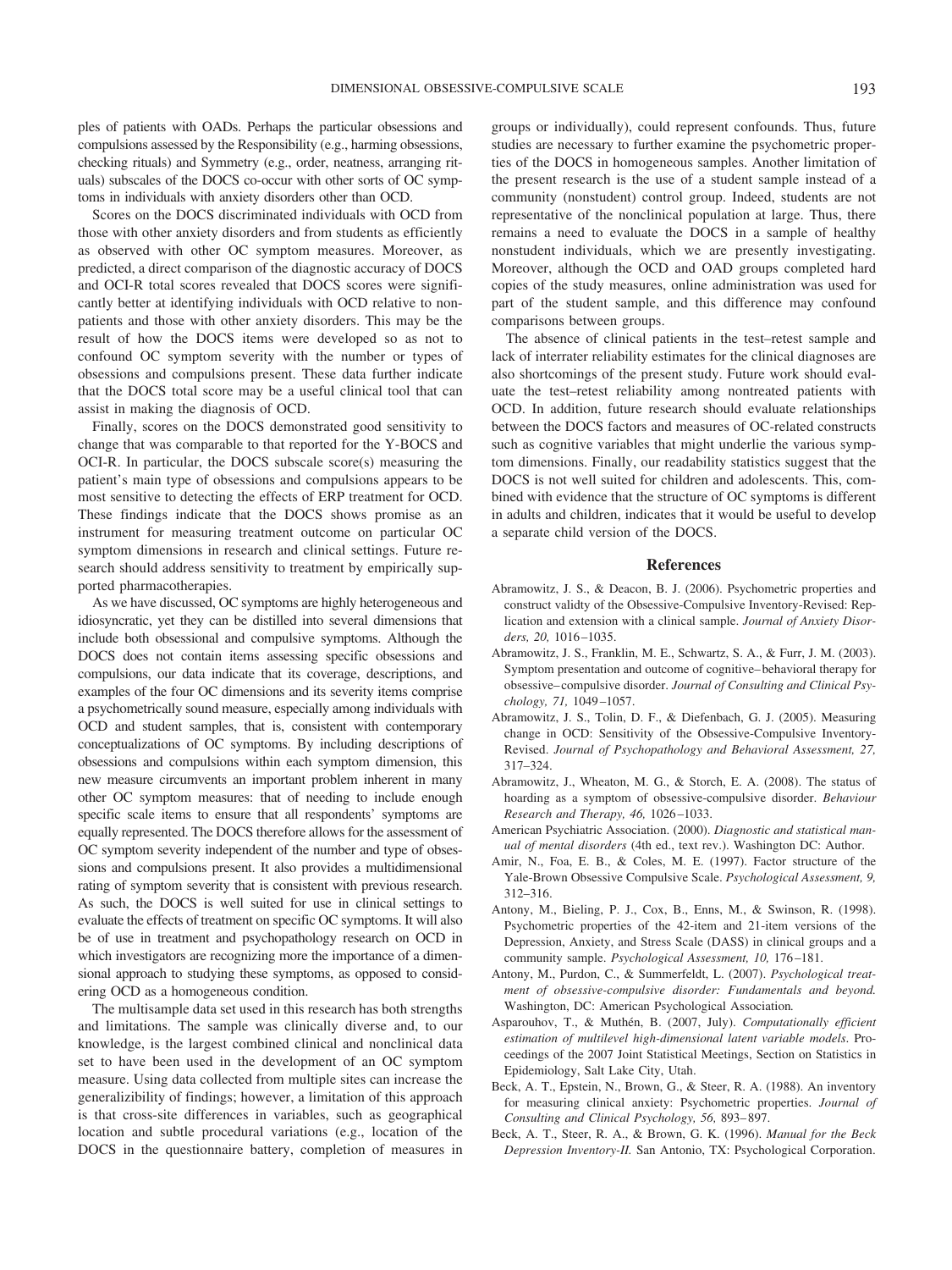- Beck, A. T., Steer, R. A., & Garbin, M. G. (1988). Psychometric properties of the Beck Depression Inventory: Twenty-five years of evaluation. *Clinical Psychology Review, 8,* 77–100.
- Bentler, P. M. (1990). Comparative fit indexes in structural models. *Psychological Bulletin, 107,* 238 –246.
- Bollen, K. A. (1989). *Structural equations with latent variables.* New York. NY: Wiley.
- Brown, T. A. (2006). *Confirmatory factor analysis for applied research*. New York, NY: Guilford Press.
- Burns, G., Keortge, S., Formea, G., & Sternberger, L. (1996). Revision of the Padua Inventory of Obsessive Compulsive Disorder Symptoms: Distinctions between worry, obsessions, and compulsions. *Behavior Research and Therapy, 34,* 163–173.
- Chen, F., Curran, P., Bollen, K., Kirby, J., & Paxton, P. (2008). An empirical evaluation of the use of fixed cutoff points in RMSEA test statistic in structural equation models. *Sociological Methods and Research, 36,* 462– 494.
- Clark, D. A. (2004). *Cognitive-behavioral therapy for OCD.* New York, NY: Guilford Press.
- Cohen, J. (1977). *Statistical power analysis for the behavioral sciences* (rev. ed.). New York, NY: Academic Press.
- Cohen, J., & Cohen, P. (1983). *Applied multiple regression/correlation analysis for the behavioral sciences* (2nd ed.). Hillsdale, NJ: Erlbaum.
- Coles, M. E., Cook, L., & Blake, T. (2007). Assessing obsessivecompulsive symptoms and cognitions on the Internet: Evidence for the comparability of paper and Internet administration. *Behaviour Research and Therapy, 45,* 2232–2240.
- Deacon, B. J., & Abramowitz, J. S. (2005). The Yale-Brown Obsessive Compulsive Scale: Factor analysis, construct validity, and suggestions for refinement. *Journal of Anxiety Disorders, 19,* 573–585.
- DiNardo, P., Brown, T., & Barlow, D. H. (1994). *Anxiety Disorders Interview Schedule for DSM-IV: Lifetime version (ADIS-IV-LV*). San Antonio, TX: Psychological Corporation.
- First, M. B., Spitzer, R. L., Gibbon, M., & Williams, J. (2002). *Structured Clinical Interview for the DSM-IV Axis I Disorders.* New York, NY: Biometrics Research Department, New York State Psychiatric Institute.
- Foa, E. B., Huppert, J. D., Leiberg, S., Langner, R., Kichic, R., Hajcak, G., & Salkovskis, P. M. (2002). The Obsessive-Compulsive Inventory: Development and validation of a short version. *Psychological Assessment, 14,* 485– 496.
- Foa, E. B., Kozak, M. J., Salkovskis, P. M., Coles, M. E., & Amir, N. (1998). The validation of a new obsessive– compulsive disorder scale: The Obsessive–Compulsive Inventory. *Psychological Assessment, 10,*  $206 - 214$ .
- Frost, R. O., & Steketee, G. (2008). Compulsive hoarding. In J. S. Abramowitz, D. McKay, & S. Taylor (Eds.), *Obsessive-compulsive disorder: Subtypes and spectrum conditions* (pp. 76 –93). New York, NY: Elsevier.
- Frost, R. O., Steketee, G., Williams, L., & Warren, R. (2000). Mood, disability, and personality disorder symptoms in hoarding, obsessive compulsive disorder, and control subjects. *Behaviour Research and Therapy, 38,* 1071–1082.
- Goodman, W. K., Price, L. H., Rasmussen, S. A., Mazure, C., Delgado, P., Heninger, G. R., & Charney, D. S. (1989). The Yale-Brown Obsessive Compulsive Scale: Validity. *Archives of General Psychiatry, 46,* 1012–1016.
- Goodman, W. K., Price, L. H., Rasmussen, S. A., Mazure, C., Fleischmann, R. L., Hill, C. L., Heninger, G. R., & Charney, D. S. (1989). The Yale-Brown Obsessive Compulsive Scale: Development, use, and reliability. *Archives of General Psychiatry, 46,* 1006 –1011.
- Grabill, K., Merlo, L., Duke, D., Harford, K., Keely, M., Geffken, G., & Storch, E. (2008). Assessment of obsessive-compulsive disorder: A review. *Journal of Anxiety Disorders, 22,* 1–17.
- Guadagnoli, E., & Velicer, W. F. (1988). Relation of sample size to the stability of component patterns. *Psychological Bulletin, 103,* 265–275.
- Hajcak, G., Huppert, J. D., Simons, R. F., & Foa, E. B. (2004). Psychometric properties of the OCI-R in a college sample. *Behavior Research and Therapy, 42,* 115–123.
- Haslam, N., Williams, B. A., Kyrios, M., McKay, D., & Taylor, S. (2005). Subtyping obsessive-compulsive disorder: A taxometric analysis. *Behavior Therapy, 36,* 381–391.
- Hu, L., & Bentler, P. (1999). Cutoff criteria for fit indices in covariance structure analyses: Conventional criteria versus new alternatives. *Structural Equation Modeling, 6,* 1–55.
- Jöreskog, K. G., & Sörbom, D. (1989). *LISREL 7: A guide to the program and applications* (2nd ed.). Chicago, IL: SPSS Publications.
- Kim, S. W., Dysken, M. W., Pheley, A. M., & Hoover, K. M. (1994). The Yale-Brown Obsessive Compulsive Scale: Measures of internal consistency. *Psychiatry Research, 51,* 203–211.
- Kozak, M. J., & Foa, E. B. (1997). *Mastery of obsessive-compulsive disorder: Therapist manual.* San Antonio, TX: Psychological Corporation.
- Longman, R. S., Cota, A. A., Holden, R. R., & Fekken, G. C. (1989). A regression equation for the parallel analysis criterion in principal components analysis: Mean and 95th percentile eigenvalues. *Multivariate Behavioral Research, 24,* 59 – 69.
- Lovibond, S. H., & Lovibond, P. F. (1995). *Manual for the Depression Anxiety Stress Scales* (2nd ed.). Sydney, Australia: Psychology Foundation of Australia.
- Mataix-Cols, D., Rauch, S. L., Manzo, P. A., Jenike, M. A., & Baer, L. (1999). Use of factor-analyzed symptom dimensions to predict outcome with serotonin reuptake inhibitors and placebo in the treatment of obsessivecompulsive disorder. *American Journal of Psychiatry, 156,* 1409 –1416.
- Mataix-Cols, D., Rosario-Campos, M. C., & Leckman, J. F. (2005). A multidimensional model of obsessive-compulsive disorder. *American Journal of Psychiatry, 162,* 228 –238.
- Mattick, R. P., & Clarke, J. C. (1998). Development and validation of measures of social phobia scrutiny fear and social interaction anxiety. *Behavior Research and Therapy, 36,* 455– 470.
- McKay, D., Abramowitz, J. S., Calamari, J. E., Kyrios, M., Radomsky, A. S., Sookman, D., Taylor, S., & Wilhelm, S. (2004). A critical evaluation of obsessive-compulsive disorder subtypes: Symptoms versus mechanisms. *Clinical Psychology Review, 24,* 283–313.
- McKay, D., Neziroglu, F., Stevens, K., & Yaryura-Tobias, J. A. (1998). The Yale-Brown Obsessive Compulsive Scale: Confirmatory factor analytic findings. *Journal of Psychopathology and Behavioral Assessment, 20,* 265–274.
- Moritz, S., Meier, B., Kloss, M., Jacobsen, D., Wein, C., Fricke, S., & Hand, I. (2002). Dimensional structure of the Yale-Brown Obsessive Compulsive Scale (Y-BOCS). *Psychiatry Research, 109,* 193–199.
- Muris, P., Merckelbach, H., & Clavan, M. (1997). Abnormal and normal compulsions. *Behaviour Research and Therapy, 45,* 249 –252.
- Muthe´n, L. K., & Muthe´n, B. O. (2007). *Mplus user's guide* (5th ed.). Los Angeles, CA: Author.
- Nunally, J. (1970). *Introduction to psychological measurement.* New York, NY: McGraw-Hill.
- Nunnally, J. C., & Bernstein, I. H. (1994). *Psychometric theory* (3rd ed.). New York, NY: McGraw-Hill.
- Olatunji, B. O., Williams, B. J., Haslam, N., Abramowitz, J. S., & Tolin, D. F. (2008). The latent structure of obsessive-compulsive symptoms: A taxometric study. *Depression and Anxiety, 25,* 956 –968.
- Pincus, A., Ansell, E., Pimentel, C., Cain, N., Wright, A., & Levy, K. (2009). Initial construction and validation of the Pathological Narcissism Inventory. *Psychological Assessment, 21,* 365–379.
- Rachman, S., & de Silva, P. (1978). Abnormal and normal obsessions. *Behaviour Research and Therapy, 16,* 233–248.
- Rachman, S., Elliott, C., Shafran, R., & Radomsky, A. (2009). Separating hoarding from OCD. *Behaviour Research and Therapy, 47,* 520 –522.
- Rosario-Campos, M. C., Miguel, E. C., Quatrano, S., Chacon, P., Ferrao, Y., Findley, D., . . . Leckman, J. (2006). The dimensional Yale–Brown Obsessive–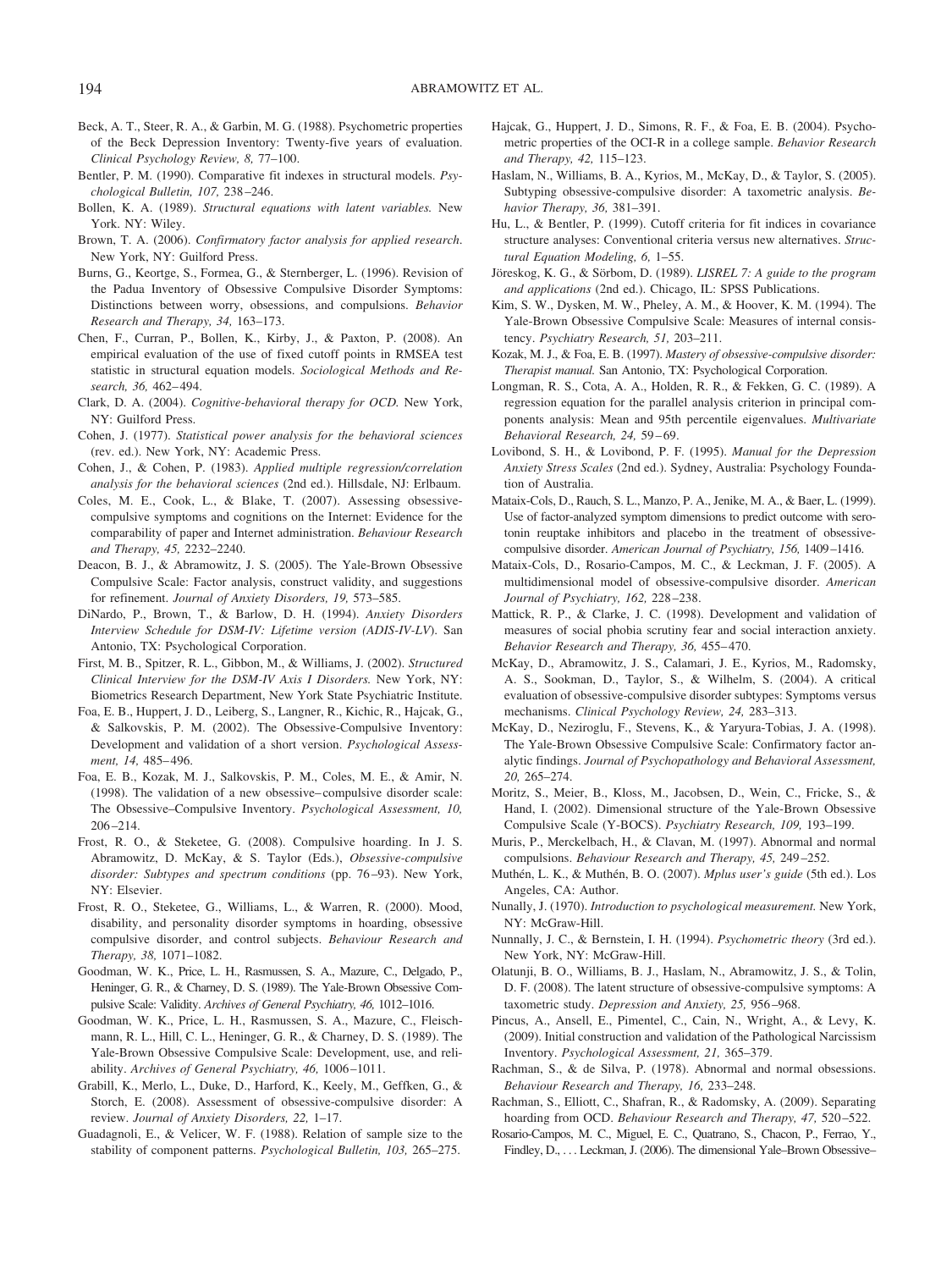Compulsive Scale (DY-BOCS): An instrument for assessing obsessive– compulsive symptom dimensions. *Molecular Psychiatry, 11,* 495–504.

- Sanavo, E. (1988). Obsessions and compulsions: The Padua Inventory. *Behaviour Research and Therapy, 26,* 169 –177.
- Saxena, S. (2007). Is compulsive hoarding a genetically and neurobiologically discrete syndrome? Implications for diagnostic classification. *American Journal of Psychiatry, 164,* 380 –384.
- Sheehan, D., Lecrubier, Y., Harnett-Sheehan, K., Amoriam, P., Janavs, J., Weiller, E., ... Dunbar, G. (1998). The Mini International Neuropsychiatric Interview (M. I. N. I.): The development and validation of a structured diagnostic interview for DSM-IV and ICD-10. *Journal of Clinical Psychiatry, 59*(Suppl. 20), 22–33.
- Taylor, S., Zvolensky, M., Cox, B., Deacon, B., Heimberg, R., Ledley, D. R., . . . Cardenas, S. (2007). Robust dimensions of anxiety sensitivity: Development and initial validation of the anxiety sensitivity index-3 (ASI-3). *Psychological Assessment, 19,* 176 –188.

Thordarson, D. S., Radomsky, A. S., Rachman, S., Shafran, R., Sawchuk,

C. N., & Hakstian, A. R. (2004). The Vancouver Obsessional Compulsive Inventory (VOCI). *Behaviour Research & Therapy, 42,* 1289 –1314.

- Thurstone, L. L. (1947). *Multiple factor analysis.* Chicago, IL: University of Chicago Press.
- Watson, D., & Wu, K. D. (2005). Development and validation of the Schedule of Compulsions, Obsessions, and Pathological Impulses (SCOPI). *Assessment, 12,* 50 – 65.
- Wheaton, M., Timpano, K., Lasalle-Ricci, V., & Murphy, D. (2008). Characterizing the hoarding phenotype in individuals with OCD: Associations with comorbidity, severity, and gender. *Behaviour Research and Therapy, 22,* 243–252.
- Wu, K. D., & Watson, D. (2005). Relations between hoarding and obsessive-compulsive disorder. *Behaviour Research and Therapy, 43,* 897–921.
- Zwick, W. R., & Velicer, W. F. (1986). Comparisons of five rules for determining the number of components to retain. *Psychological Bulletin, 99,* 432– 442.

# **Appendix**

# **Dimensional Obsessive-Compulsive Scale**

This questionnaire asks you about 4 different types of concerns that you might or might not experience. For each type there is a description of the kinds of thoughts (sometimes called *obsessions*) and behaviors (sometimes called *rituals* or *compulsions*) that are typical of that particular concern, followed by 5 questions about your experiences with these thoughts and behaviors. Please read each description carefully and answer the questions for each category based on your experiences in the last month.

#### **Category 1: Concerns about Germs and Contamination**

*Examples* ...

- -Thoughts or feelings that you are contaminated because you came into contact with (or were nearby) a certain object or person.
- -The feeling of being contaminated because you were in a certain place (such as a bathroom).
- -Thoughts about germs, sickness, or the possibility of spreading contamination.
- -Washing your hands, using hand sanitizer gels, showering, changing your clothes, or cleaning objects because of concerns about contamination.
- -Following a certain routine (e.g., in the bathroom, getting dressed) because of contamination
- -Avoiding certain people, objects, or places because of contamination.

The next questions ask about your experiences with thoughts and behaviors related to contamination over the last month. Keep in mind that your experiences might be different than the examples listed above. Please circle the number next to your answer:

- 1. About how much time have you spent each day thinking about contamination and engaging in washing or cleaning behaviors because of contamination?
	- 0 None at all
	- 1 Less than 1 hour each day
	- 2 Between 1 and 3 hours each day
	- 3 Between 3 and 8 hours each day
	- 4 8 hours or more each day
- 2. To what extent have you avoided situations in order to prevent concerns with contamination or having to spend time washing, cleaning, or showering?
	- 0 None at all
	- 1 A little avoidance
	- 2 A moderate amount of avoidance
	- 3 A great deal of avoidance
	- 4 Extreme avoidance of nearly all things
- 3. If you had thoughts about contamination but could not wash, clean, or shower (or otherwise remove the contamination), how distressed or anxious did you become?
	- 0 Not at all distressed/anxious
	- 1 Mildly distressed/anxious
	- 2 Moderately distressed/anxious
	- 3 Severely distressed/anxious
	- 4 Extremely distressed/anxious

(*Appendix continues*)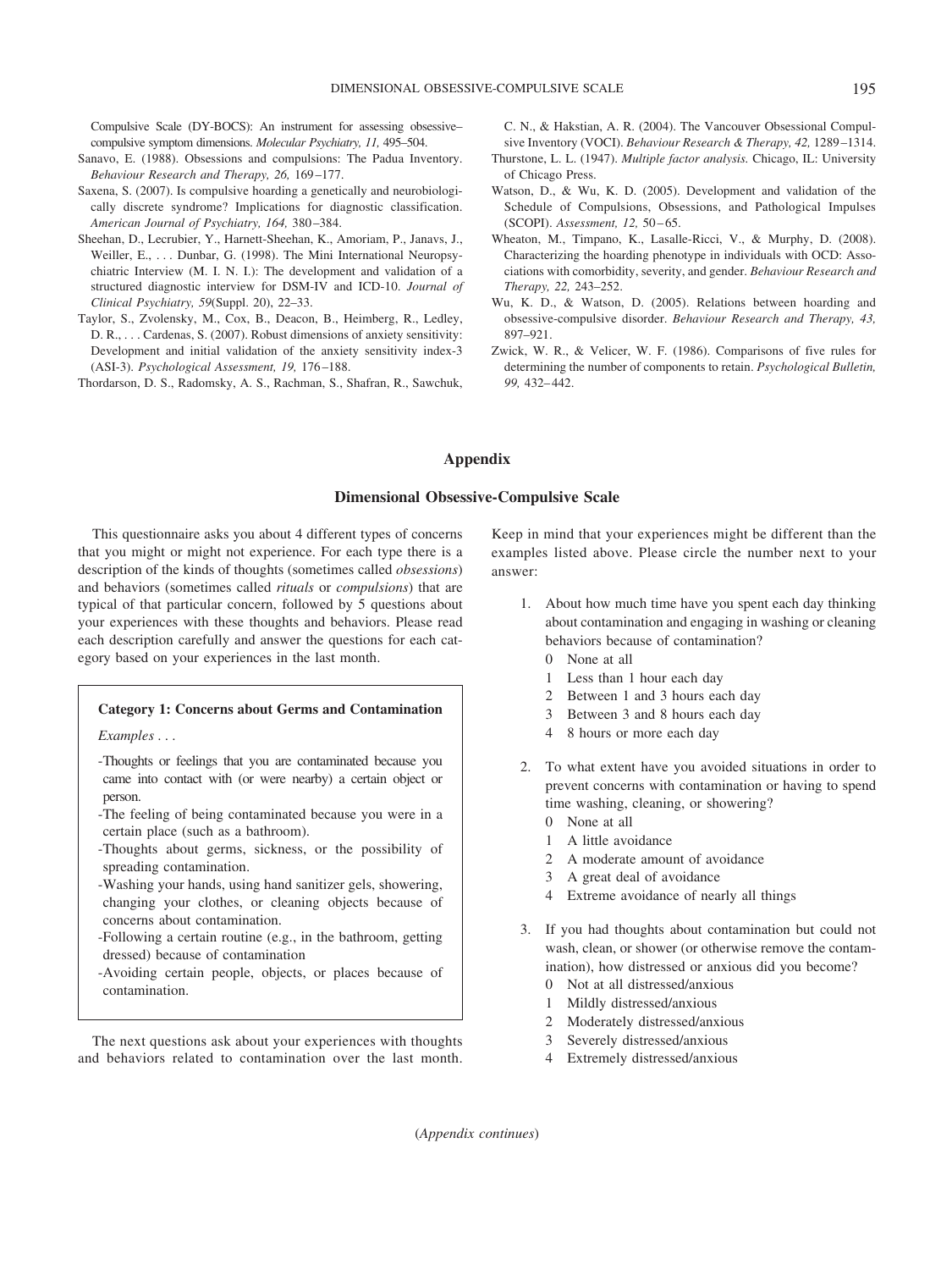- 4. To what extent has your daily routine (work, school, self-care, social life) been disrupted by contamination concerns and excessive washing, showering, cleaning, or avoidance behaviors?
	- 0 No disruption at all.
	- 1 A little disruption, but I mostly function well.
	- 2 Many things are disrupted, but I can still manage.
	- 3 My life is disrupted in many ways and I have trouble managing.
	- 4 My life is completely disrupted and I cannot function at all.
- 5. How difficult is it for you to disregard thoughts about contamination and refrain from behaviors such as washing, showering, cleaning, and other decontamination routines when you try to do so?
	- 0 Not at all difficult
	- 1 A little difficult
	- 2 Moderately difficult
	- 3 Very difficult
	- 4 Extremely difficult

# **Category 2: Concerns about being Responsible for Harm, Injury, or Bad Luck**

*Examples* ...

- -A doubt that you might have made a mistake that could cause something awful or harmful to happen.
- -The thought that a terrible accident, disaster, injury, or other bad luck might have occurred and you weren't careful enough to prevent it.
- -The thought that you could prevent harm or bad luck by doing things in a certain way, counting to certain numbers, or by avoiding certain "bad" numbers or words.
- -Thought of losing something important that you are unlikely to lose (e.g., wallet, identify theft, papers).
- -Checking things such as locks, switches, your wallet, etc. more often than is necessary.
- -Repeatedly asking or checking for reassurance that something bad did not (or will not) happen.
- -Mentally reviewing past events to make sure you didn't do anything wrong.
- -The need to follow a special routine because it will prevent harm or disasters from occurring.
- -The need to count to certain numbers, or avoid certain bad numbers, due to the fear of harm.

The next questions ask about your experiences with thoughts and behaviors related to harm and disasters over the last month. Keep in mind that your experiences might be slightly different than the examples listed above. Please circle the number next to your answer:

- 1. About how much time have you spent each day thinking about the possibility of harm or disasters and engaging in checking or efforts to get reassurance that such things do not (or did not) occur?
	- 0 None at all
	- 1 Less than 1 hour each day
	- 2 Between 1 and 3 hours each day
	- 3 Between 3 and 8 hours each day
	- 4 8 hours or more each day
- 2. To what extent have you avoided situations so that you did not have to check for danger or worry about possible harm or disasters?
	- 0 None at all
	- 1 A little avoidance
	- 2 A moderate amount of avoidance
	- 3 A great deal of avoidance
	- 4 Extreme avoidance of nearly all things
- 3. When you think about the possibility of harm or disasters, or if you cannot check or get reassurance about these things, how distressed or anxious did you become?
	- 0 Not at all distressed/anxious
	- 1 Mildly distressed/anxious
	- 2 Moderately distressed/anxious
	- 3 Severely distressed/anxious
	- 4 Extremely distressed/anxious
- 4. To what extent has your daily routine (work, school, self-care, social life) been disrupted by thoughts about harm or disasters and excessive checking or asking for reassurance?
	- 0 No disruption at all.
	- 1 A little disruption, but I mostly function well.
	- 2 Many things are disrupted, but I can still manage.
	- 3 My life is disrupted in many ways and I have trouble managing.
	- 4 My life is completely disrupted and I cannot function at all.
- 5. How difficult is it for you to disregard thoughts about possible harm or disasters and refrain from checking or reassurance-seeking behaviors when you try to do so?
	- 0 Not at all difficult
	- 1 A little difficult
	- 2 Moderately difficult
	- 3 Very difficult
	- 4 Extremely difficult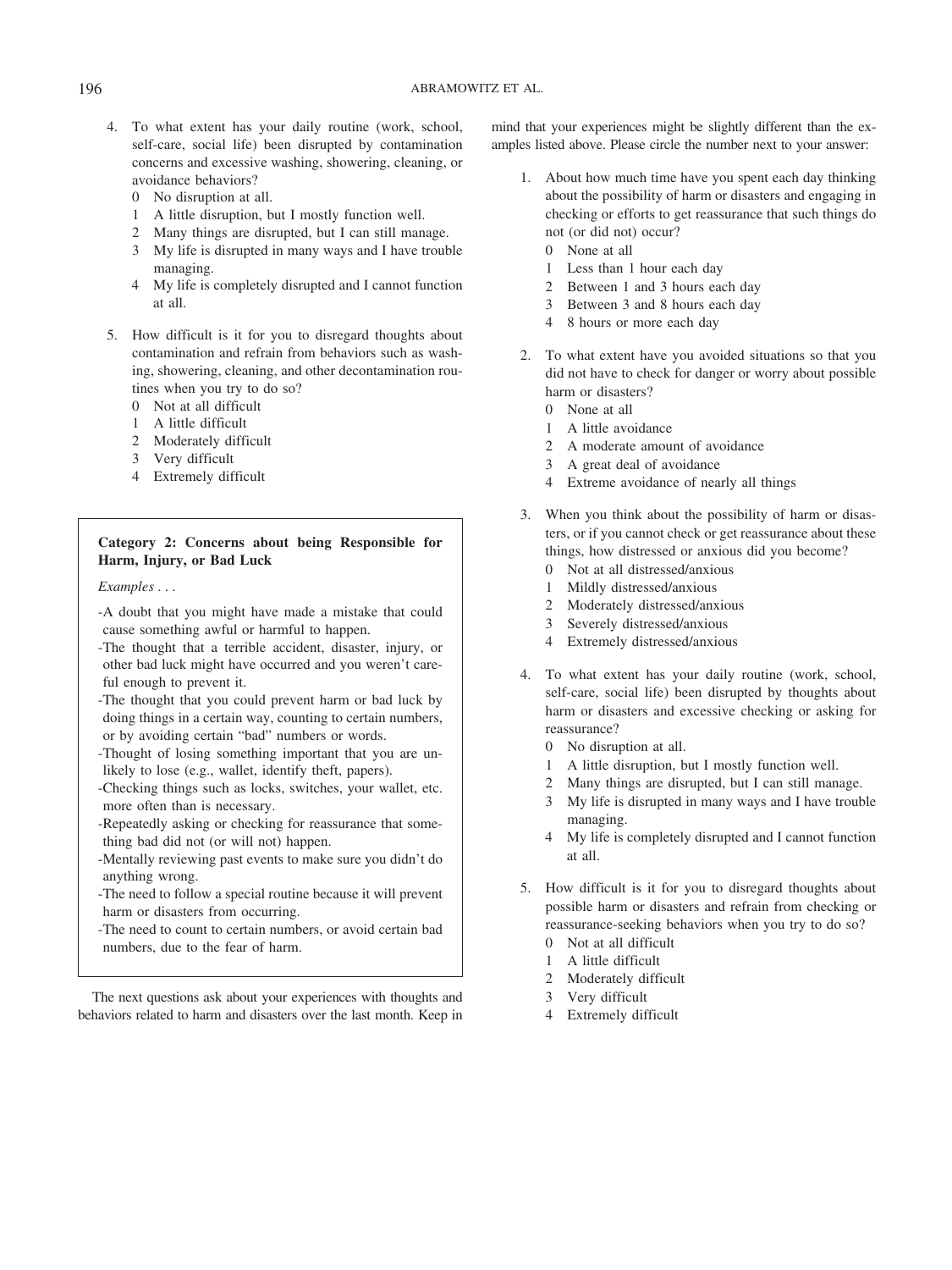# **Category 3: Unacceptable Thoughts**

*Examples* ...

- -Unpleasant thoughts about sex, immorality, or violence that come to mind against your will.
- -Thoughts about doing awful, improper, or embarrassing things that you don't really want to do.
- -Repeating an action or following a special routine because of a bad thought.
- -Mentally performing an action or saying prayers to get rid of an unwanted or unpleasant thought.
- -Avoidance of certain people, places, situations or other triggers of unwanted or unpleasant thoughts.

The next questions ask about your experiences with unwanted thoughts that come to mind against your will and behaviors designed to deal with these kinds of thoughts over the last month. Keep in mind that your experiences might be slightly different than the examples listed above. Please circle the number next to your answer:

- 1. About how much time have you spent each day with unwanted unpleasant thoughts and with behavioral or mental actions to deal with them?
	- 0 None at all
	- 1 Less than 1 hour each day
	- 2 Between 1 and 3 hours each day
	- 3 Between 3 and 8 hours each day
	- 4 8 hours or more each day
- 2. To what extent have you been avoiding situations, places, objects and other reminders (e.g., numbers, people) that trigger unwanted or unpleasant thoughts?
	- 0 None at all
	- 1 A little avoidance
	- 2 A moderate amount of avoidance
	- 3 A great deal of avoidance
	- 4 Extreme avoidance of nearly all things
- 3. When unwanted or unpleasant thoughts come to mind against your will how distressed or anxious did you become?
	- 0 Not at all distressed/anxious
	- 1 Mildly distressed/anxious
	- 2 Moderately distressed/anxious
	- 3 Severely distressed/anxious
	- 4 Extremely distressed/anxious
- 4. To what extent has your daily routine (work, school, self-care, social life) been disrupted by unwanted and unpleasant thoughts and efforts to avoid or deal with such thoughts?
	- 0 No disruption at all.
	- 1 A little disruption, but I mostly function well.
	- 2 Many things are disrupted, but I can still manage.
- 3 My life is disrupted in many ways and I have trouble managing.
- My life is completely disrupted and I cannot function at all.
- 5. How difficult is it for you to disregard unwanted or unpleasant thoughts and refrain from using behavioral or mental acts to deal with them when you try to do so?
	- 0 Not at all difficult
	- 1 A little difficult
	- 2 Moderately difficult
	- 3 Very difficult
	- 4 Extremely difficult

# **Category 4: Concerns about Symmetry, Completeness, and the Need for Things to be "Just Right"**

*Examples* ...

- -The need for symmetry, evenness, balance, or exactness. -Feelings that something isn't "just right."
- -Repeating a routine action until it feels "just right" or "balanced."
- -Counting senseless things (e.g., ceiling tiles, words in a sentence).
- -Unnecessarily arranging things in "order."
- -Having to say something over and over in the same way until it feels "just right."

The next questions ask about your experiences with feelings that something is not "just right" and behaviors designed to achieve order, symmetry, or balance over the last month. Keep in mind that your experiences might be slightly different than the examples listed above. Please circle the number next to your answer:

- 1. About how much time have you spent each day with unwanted thoughts about symmetry, order, or balance and with behaviors intended to achieve symmetry, order or balance?
	- 0 None at all
	- 1 Less than 1 hour each day
	- 2 Between 1 and 3 hours each day
	- 3 Between 3 and 8 hours each day
	- 4 8 hours or more each day
- 2. To what extent have you been avoiding situations, places or objects associated with feelings that something is not symmetrical or "just right?"
	- 0 None at all
	- 1 A little avoidance
	- 2 A moderate amount of avoidance
	- 3 A great deal of avoidance
	- 4 Extreme avoidance of nearly all things

(*Appendix continues*)